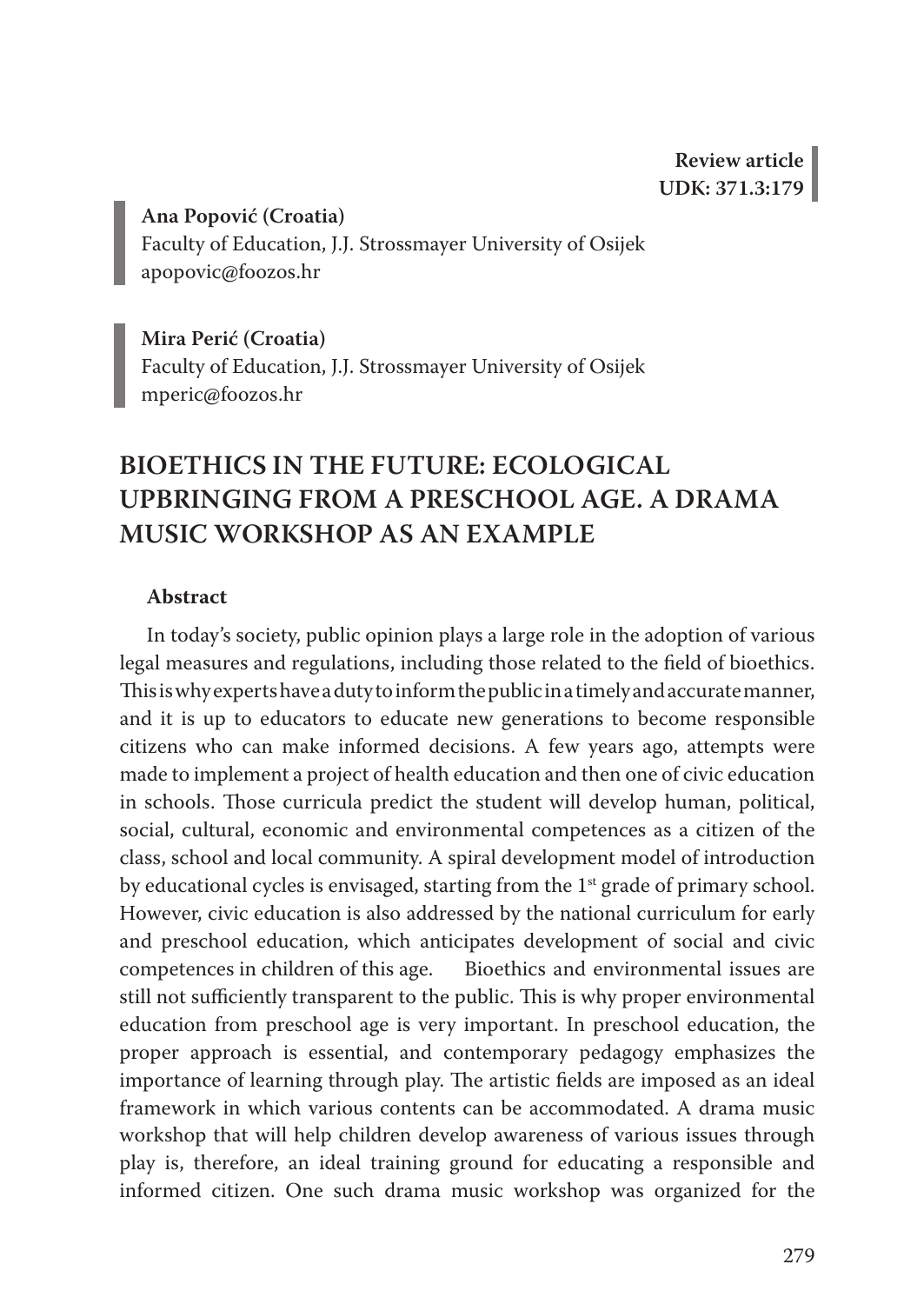purpose of demonstration on the occasion of the *First Osijek Days of Bioethics*. The story used in the workshop is from a picture book by Aleix Cabrera and Rosa M. Curto: *Niko and nutrition*. Through the play and the story, the importance of proper nutrition was emphasized to children and made them aware that it is necessary to know what they actually eat and where and how food comes from. This paper uses the workshop as a starting point when discussing the role of artistic fields and educators in creating a responsible and informed citizen in fields of bioethics and environmental issues and the importance of early and preschool education in the process.

**Key words**: forming of public opinion, civics education, dramatic games, music games, drama-music workshop, bioethics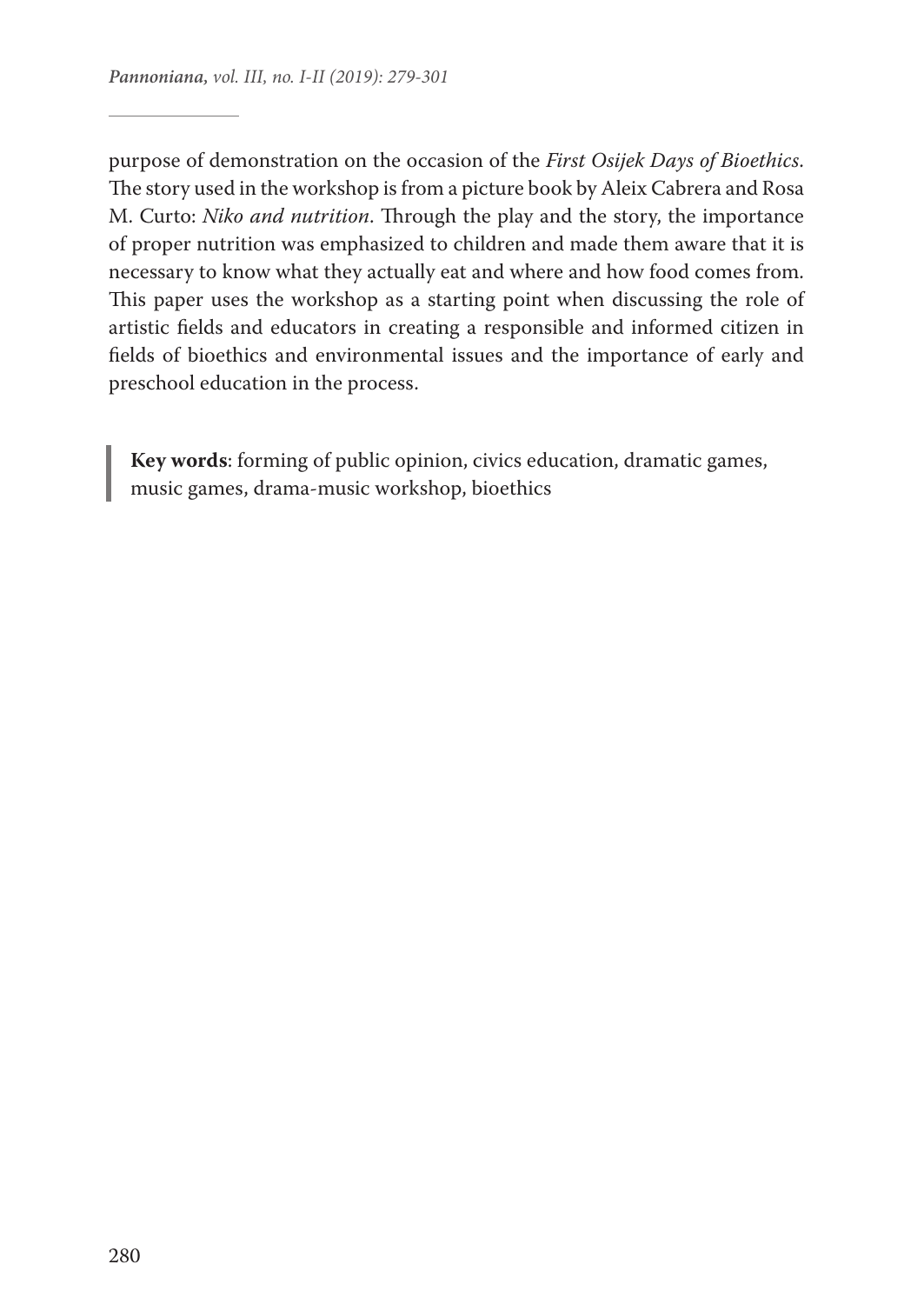#### **Introduction**

In the last few years, Croatia has a growing need for legal regulation of certain topics in the sphere of bioethics. Sensitive areas, such are the positions of the state on abortions, religious freedoms and the use of GMO technology are under scrutiny of the public eye, and the role of public opinion in the creation of legal regulations has become significant, which we can confirm with an increased interest in public referendums when deciding the legal regulations of the Republic of Croatia.

If we assume that an average citizen of the Republic of Croatia decides on legal regulations from the area of bioethics this way, a question is asked – can that person decide on these matters if he or she is not sufficiently informed about them. There are known examples when public opinion was formed based on incomplete or even inaccurate information, and today there are also the socalled *spin doctors* who have a task of shaping public opinion on certain topics. Such manipulation of citizens becomes an ethical question in itself, and for now the only defence against harmful manipulations is critical thinking and informed citizens. Questions of bioethics are especially sensitive because the citizens of the Republic of Croatia are still insufficiently informed. The topic of GMO technology for human nutrition is the most apparent one here. Being informed and critical thinking are best accomplished by education, and experts agree that it can start in the earliest childhood. Here it is important to use appropriate education methods, especially adapted to the age of the child. Performing arts (dramatic art and music) play an important role here because they represent a good communication frame in the informing of children. They are the medium using which different topics can be learned, proper nutrition being one of them, thereby addressing the matter of opinion towards GMO food.

This paper discusses these questions using a qualitative analysis of current works. All the opened questions of this kind of a hermeneutic spiral are brought to full circle by the drama music workshop on the importance of proper nutrition for preschool children based on the picture book *Niko and nutrition,*  performed for the occasion of the *First Osijek Days of Bioethics.* This workshop, therefore, becomes the starting and final point of discussion and an example of a successful answer to all the questions it touched upon. It also becomes a signpost for activities using which we can use today to ensure a responsible relationship towards the questions of bioethics in the future.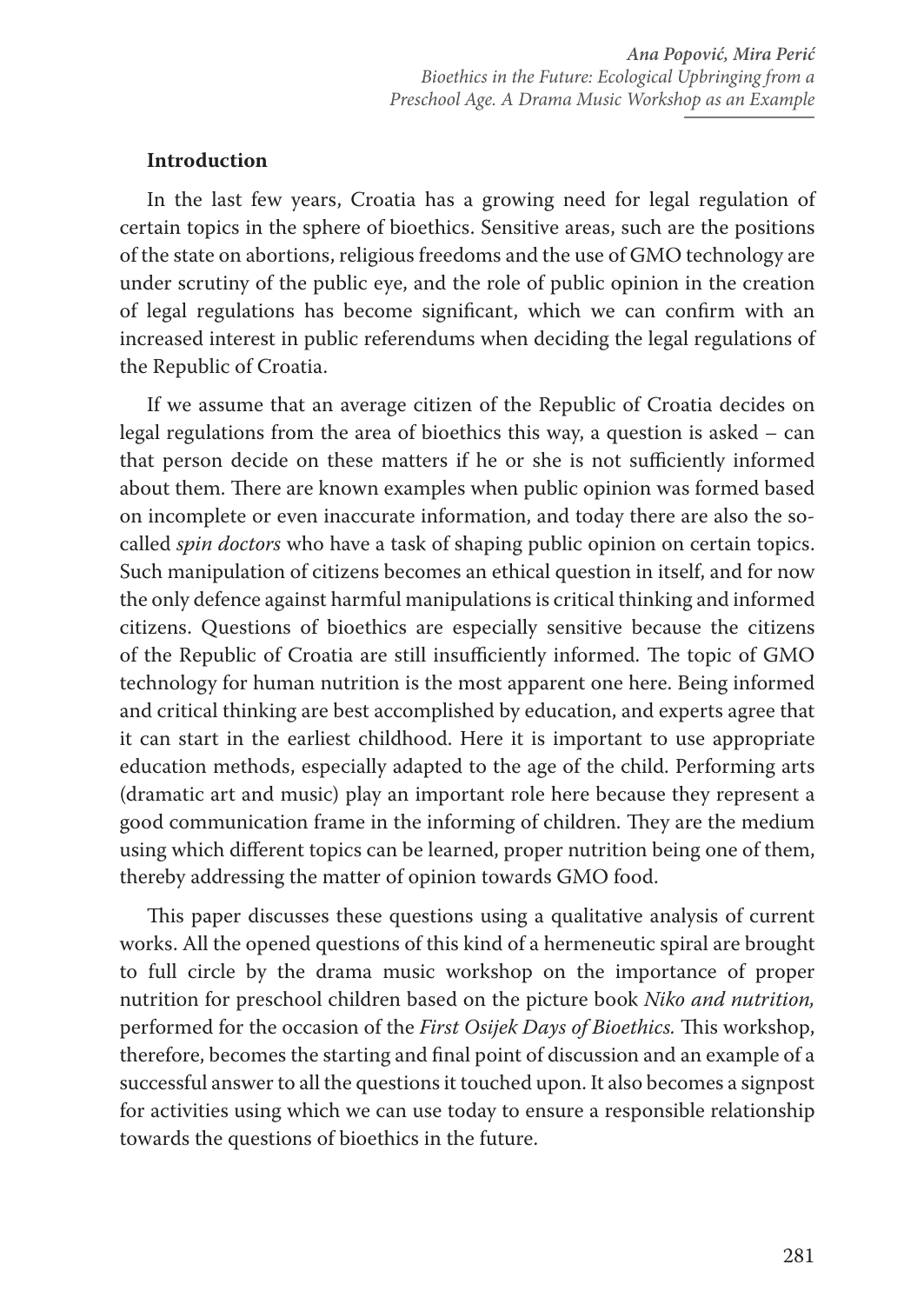#### **The role of public opinion in creating legal regulations**

With as much as a cursory analysis of the number and offers of Croatian companies dealing with the research of public opinion, one can determine that it is a very present entrepreneurial niche: such research is the job of companies such as Target d.o.o., GfK, Institute of Social Sciences Ivo Pilar, Audeo d.o.o., Accent d.o.o. and Markot.tel d.o.o.<sup>1</sup>

Not only private companies, but also public services, reach for the services of these agencies. For instance, the Ministry of Foreign and European Affairs contracted the agency Ipsos d.d. to research public opinion on the accession to the European Union<sup>2</sup> before the very accession. A positive attitude of the public was very important, because entering the European Union was decided upon by public referendum. Creating positive public opinion towards entering the European Union was analysed in detail by Tomić and Jugo (2011: 189-208) and they described the instruments the Republic of Croatia used in order to inform citizens and point them towards a positive attitude towards the European Union. Scientists also dealt with success of this campaign: Henjak analysed how much does the opinion of citizens towards the institutions and national political elites influence the relationship of Croatian citizens towards the EU (Henjak, 2017: 55-82), and he also performed an analysis of these opinions in the high school population. (Henjak, 2011: 126-156) The real power of citizens when deciding on "European affairs" was analysed by Miloš in his paper: Revolution that is not there: a direct participation of citizens in deciding on European affairs (hrv. Revolucija koje nema: izravno sudjelovanje građana u odlučivanju o europskim pitanjima). (Miloš, 2016: 133-163)

The existence of such research shows us that opinions of citizens on important state policies and regulations are very much taken into consideration. Apart from the European scene, citizens already decided on internal state regulation as well: in the year 2013, by public referendum, they decided on the constitutional definition of marriage. There was much discussion on the topic of to what extent

<sup>1</sup> You can find more detailed information on the offers of these companies in the domain of public opinion research on their websites: http://www.target.hr/portal/component/option,com\_ frontpage/Itemid,1/lang,hr/, https://www.askgfk.hr/index.php?id=31&L=hr, http://www. pilar.hr/o-institutu/funkcionalni-centri/centar-za-istraivanje-javnoga-mnijenja-i-masovnihmedija, http://audeo.hr/hr\_HR/ispitivanje-javnog-mnijenja, http://www.accent.hr/, https:// www.markottel.hr/site/page/Istrazivanje-trzista-i-ispitivanje-javnog-mnijenja.aspx.

<sup>2</sup> This research was done in 9 cycles over the course of 3 years. The research results are publicly available at: http://www.mvep.hr/hr/hrvatska-i-europska-unija/eu-za-gradane/istrazivanjajavnog-mnijenja-/.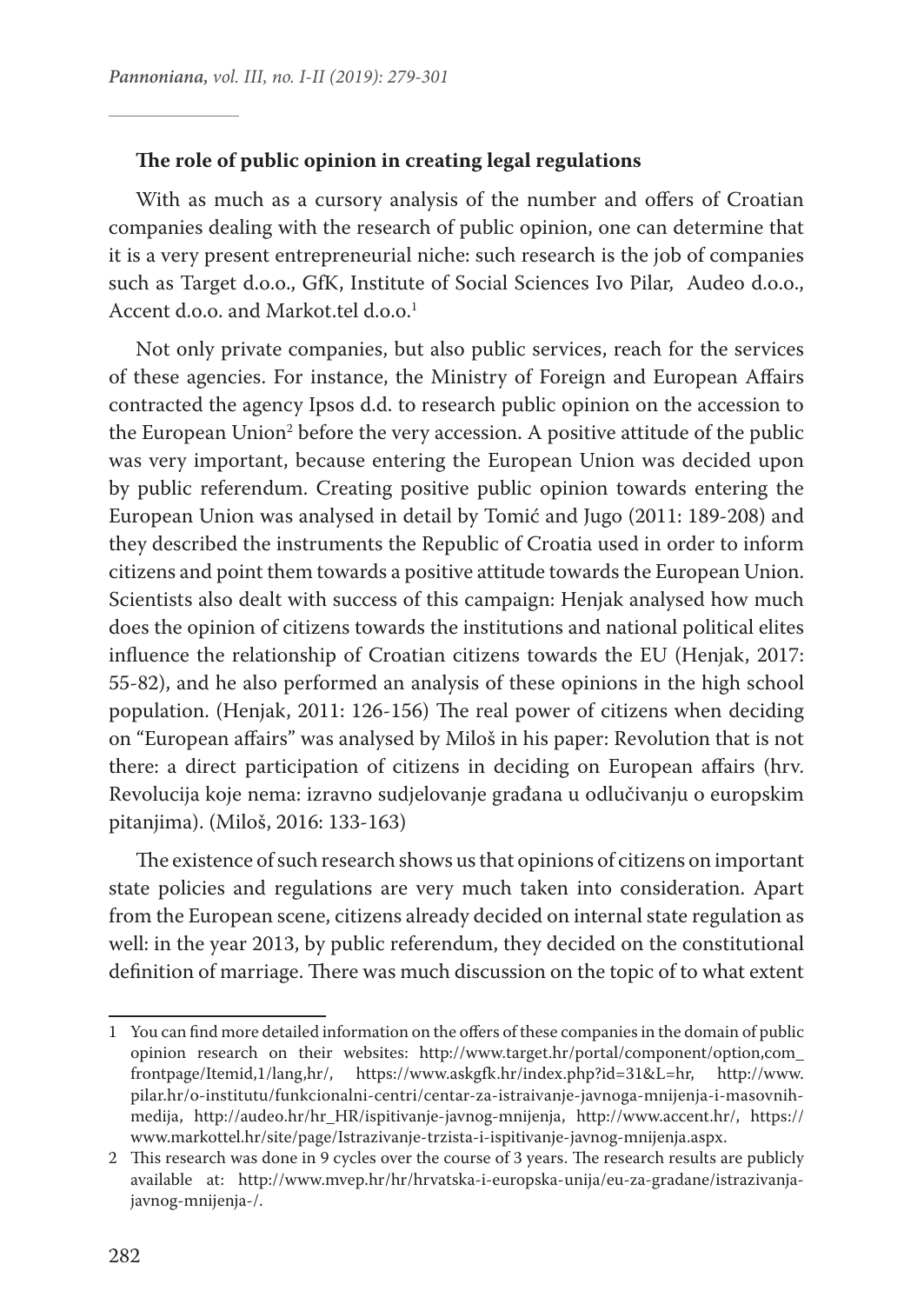citizens were informed when deciding on the definition of marriage, and to what extent were they manipulated. Đurin analysed the theme from the perspective of discourse theory (Đurin, 2017: 331-355), and Korać Graovac from a legal standpoint. (Korać Graovac, 2015: 799-811)

## **Shaping public opinion – citizen manipulation?**

There are two possible ways in which public opinion can be shaped: the first is to shape it using media manipulation, and the other one is to develop a sense of social responsibility and a need of citizens to make informed decisions. There are frequent discussions on this topic from different points of view: from a psychological one (Ljubotina, 2017: 85-90) to the Christian one. (Ninčević, 2007: 131-148) How much can the media actually influence social responsibility and action is most apparent in crisis situations. (Plenković, 2015: 113-118) For example: during the catastrophic flooding in Slavonia in 2014, the social media played a major role in informing the public and coordinating the search and rescue services. (Kurečić and Kraljević, 2014: 175-186) Today, the way such communication is addressed in every day, and also crisis situations is a scientific and praxeological discipline from the area of communicology in which a major portion is taken up by questions of media ethics in the informing of the public and the possibility of the media forming public opinion. In regard to that, there is a special expression established for experts who shape the public opinion: *spin doctors*. (Knežević, 2006) The question of media and technic manipulation of public knowledge in the information society is not one with a recent origin date; as Boban and Vrbat point out: "History is filled with examples of media misuse and using them to manipulate public knowledge, and in the contemporary globally networked society characterized by the omnipresence and availability of media, such actions can have dire consequences." (Boban and Vrbat, 2016: 7) Because of this, experts have an obligation to inform the public in a timely and accurate manner, and it is the responsibility of the pedagogues to raise new generations into responsible citizens who can make informed decisions.

#### **Bioethics and GMO – (mis)informed citizens of the Republic of Croatia**

As Kelam pointed out: "In the discussion surrounding the technology of genetic modification, the role of the media in shaping public opinion has proven to be extremely important. The media are frequently the only source of informing and/or misinforming the public on the technology of genetic modifying."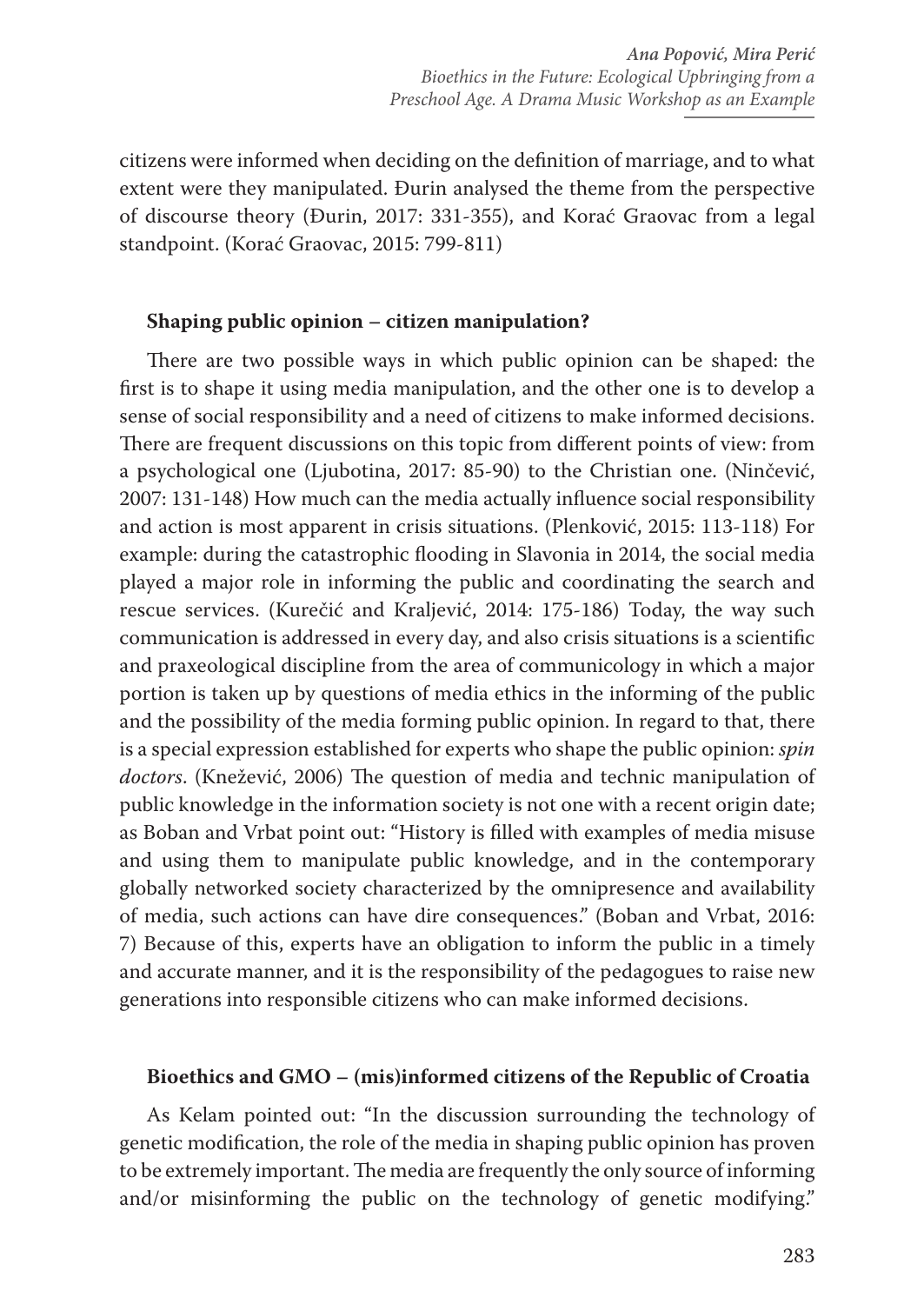(Kelam, 2015: 323) Kelam further states that: "What stands out the most in a good part of the media titles on GMO is a great propensity to myths and urban legends tied into the GMO problem. This trend was especially noticeable in the very beginnings of the controversy at the turn of the century, but it continued until today. The media, consciously or unconsciously, spread fear of GMO to the public with their shocking titles and texts where it was more important to make a strong impact on the consumer, even at the cost of the accuracy of the information brought to them." (Kelam, 2015: 323) The initiative, in the sense of preventing the media to go public with pseudo-information, has existed in this area for decades. For example, as early as in 1994, the Technical Council of Great Britain issued a Code for Expert Practice titled *Engineers and the environment*  (hrv. *Inženjeri i okoliš*). Runko Luttenberger highlights the role of experts in the process of informing the public on sustainable development and says: "The Code is of interest for engineers, owners, employers, directors, syndicates, governments, expert institutions, higher education institutions, schools, the public and mass (sic!) media." (Runko Luttenberger, 1996: 181) Kufrin, in his presentation from the scientific conference *The courses and changes in opinions, the world, and man* (hrv. *Tijekovi i mijene mišljenja, svijeta i čovjeka*) talked about gene technology and the public in Croatia and concluded that a sociological research program "which would use survey research and a social-constructivist approach in a complementary way seems especially needed in Croatia, where the majority of actors who are trying to force their definition of gene technology in public arenas as the socially dominant are insufficiently aware of their own position, let alone the positions of other actors who are acting in the same arena or in comparative ones. The research of opinions towards gene technology done on a student population in Croatia showed that even that population, partially even professionally informed of gene technology, is not particularly well informed on the problem. It can be expected that a research done on a general population would, in great part, instead of actual opinions, register randomized responses with a series of difficulties in interpreting such results." (Kufrin, 2000: 215) From everything stated, we can conclude that the media did not adequately and competently inform Croatian citizens on the topics in the area of bioethics. Katunarić also pointed this out when he concluded:

The Croatian Constitution does not afford firm guarantees considering the protection of the environment and health, and neither does the accompanying legislation, probably because of fear of diverting foreign investors into the development of the country…there is a certain ecological sensitivity among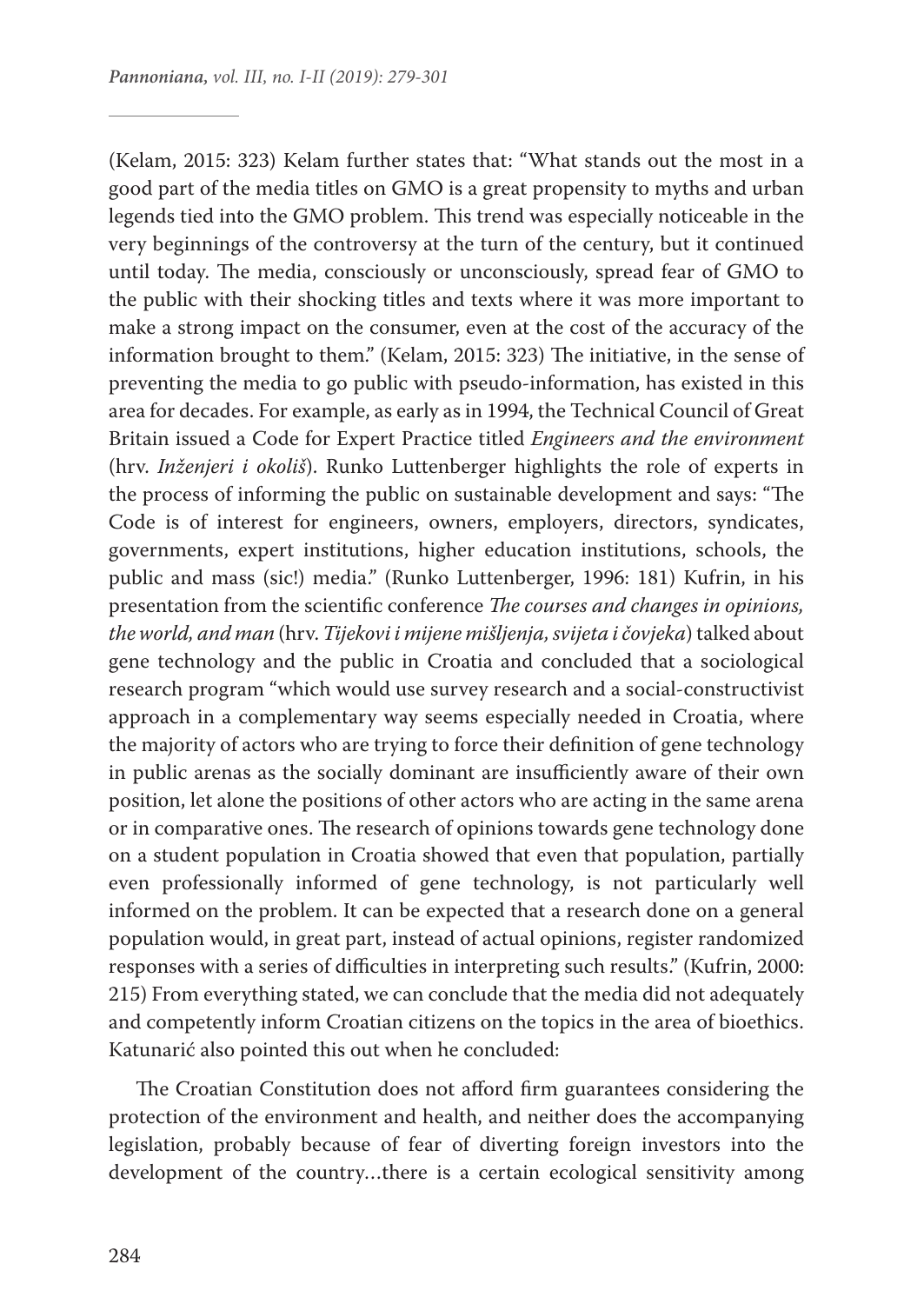Croatian citizens, although it is more on a local level (cities) but with a small percentage of engagement in environment protection agencies. In Croatia, as opposed to western EU countries, the public is not widely informed, nor has it responded to the dangers of the announced Transatlantic treaty (between the US and the EU). On the other hand, just like in the western countries, in Croatia the climate change does not cause greater concern (probably assuming it is a danger in the distant future). (Katunarić, 2017: 35)

We can conclude that real bioethical journalism, as defined by Sorta-Bilajac (2007: 179-194), still does not exist in our framework. From that perspective, the role of the pedagogues becomes even more significant.

# **An informed citizen is developed from early childhood**

By the words of the authors of the handbook *Education for development*  (hrv. *Odgoj za razvoj*)*:* "The future of every society is determined by the present care for the young. Knowledge, skills, way of thinking and the values which children acquire during growing up affect not only the shaping of their lives as individuals, but also the development of the entire community they are taking part in." (Miljević-Riđički, Maleš and Rijavec, 2001: 10) The responsibility of the pedagogues is even greater here because: "Bearing in mind the fact that today's actions can influence the creation of a future we would want for our descendants, we need to act with education today on those who will create the world, the young, as future decision makers." (Miljević-Riđički, Maleš and Rijavec, 2001: 10) We can conclude that today's educators are preparing the young generations for a future they themselves do not know what will look like, but positive pedagogic theories highlight that they have a goal of creating "a society of knowledge"3 . In the *Teaching rights and liberties* (hrv. *Poučavati prava i slobode*) handbook, the role of education as a prerequisite for the realization of all other human rights is highlighted: "Recognizing education as one of the general and inalienable human rights and accepting the statement that it is key for the realization of all other rights necessarily brings us to a question of what education should be in order for it to be able to fulfil its complex task." (Spajić-Vrkaš et al., 2004: 118) The first encounter with an institutionalized form of education is already in early childhood: with a child's enrolment in kindergarten

<sup>3</sup> Different authors wrote about the term 'a society of knowledge' and the need for lifelong education: Jukić and Ringel (2013: 25-35), Račić (2013: 86-100), Letina (2015: 103-116) and Zado Bešker and Drljača (2014: 33-37, 104).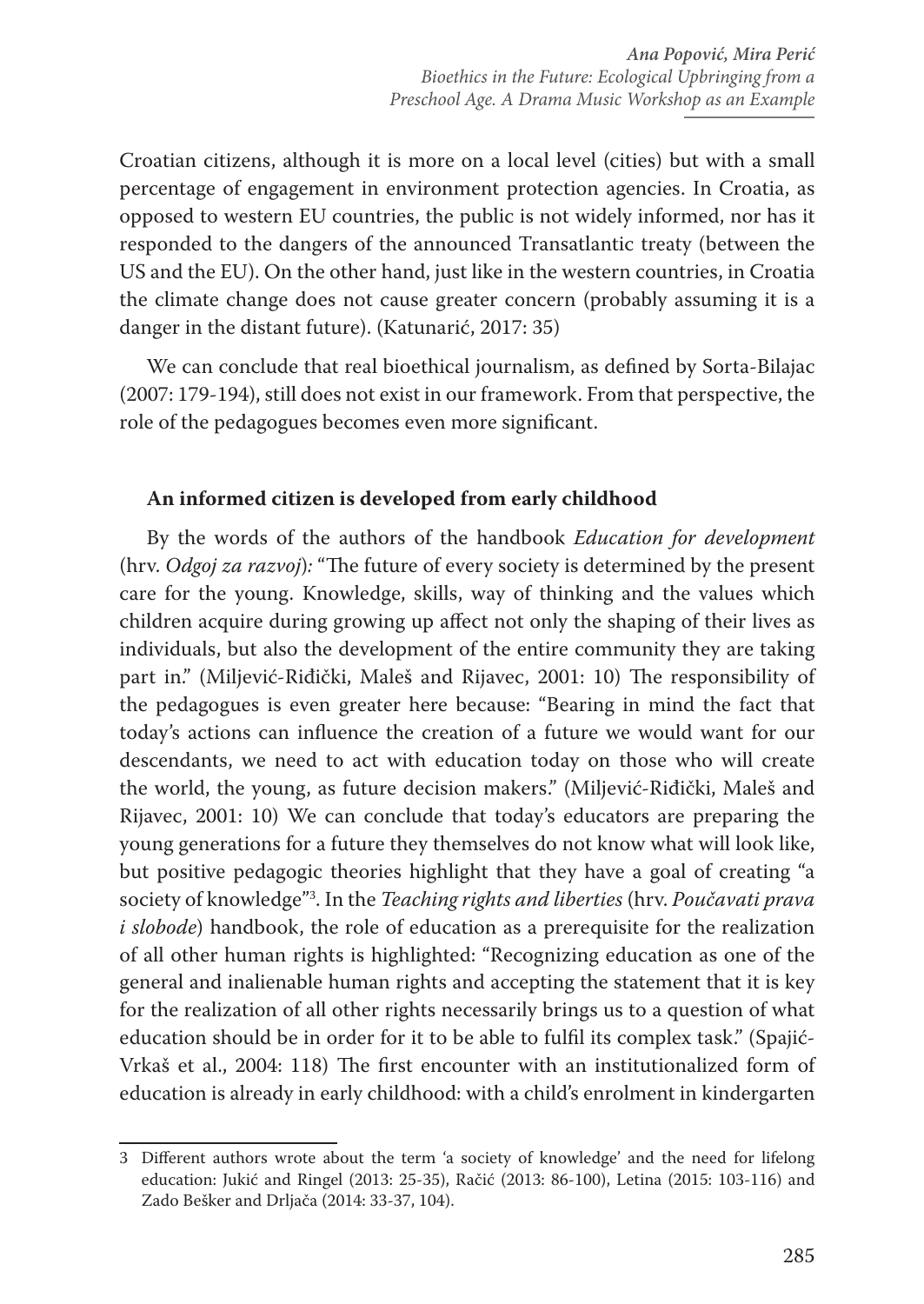or preschool. Bašić, in her chapter *A new image of a child in the pedagogy of childhood* (hrv. Nova slika djeteta u pedagogiji djetinjstva) highlighted that the child is an active researcher of its environment, as well as the fact that there are different styles of learning of a child. (Bašić, 2011: 19-37) The need to raise active citizens from childhood is also recognized at the state level, as written on the official website of the Agency for Education: "Education for human rights and a democratic citizenry is systematically introduced into the Croatian educational system in 1999 with the decision of the Government of the Republic of Croatia relating to the application of the National Program of Education for Human Rights and Democratic Citizenry…Education for human rights and democratic civic education is programmatically united from the first to the fourth grade, within primary education. In subject classes, from the fifth to the eighth grade, there are two separate programs: the program of education for human rights and the program of civic education." (http://www.azoo.hr). This curriculum assumes that a pupil, as a citizen of a class, school, and local community, will develop human rights, political, social, cultural, economic and ecological competences. A spiral development model of introduction by educational cycles is envisaged, starting from the  $1<sup>st</sup>$  grade of primary school. (Kurikulum građanskog odgoja i obrazovanja, 2012: 6) Spajić-Vrkaš and co. highlighted that "in 1999, there were four sub-programs published which were created by special task forces (for preschool, the first four grades, the higher grades of primary school, and for high school)." (Spajić-Vrkaš et al. 2014: 201) In the year 2010, the National Framework Curriculum for Preschool Education and General Mandatory and High School Education dealt with preschool education in two very brief chapters: 1. The purpose and importance of a preschool curriculum (NOK, 2010: 28) and 2. The structure of the preschool curriculum. (NOK, 2010: 28-29) The development of civic competences is briefly described: "Values and opinions: acceptance, nurturing, and development of the values of family, community, and society." (NOK: 29) A wider description can be found in the National Curriculum for Early and Preschool Education (NKPOO, 2014), and in the final Amendments of the Curriculum from 2016 (https://mzo.hr), a child is seen as an "active citizen", and the role of the educator in shaping the curriculum is focused (among other things) on the "strengthening of the dispositions of children for a more careful observation of phenomena in their environment, research, conclusion, and responsible action" and, as one of the aims of preschool, the development of social and civic competences is highlighted. This document assumes the participants of this process as well: "In the construction, enforcement, and validation of the preschool curriculum, along with the educators, children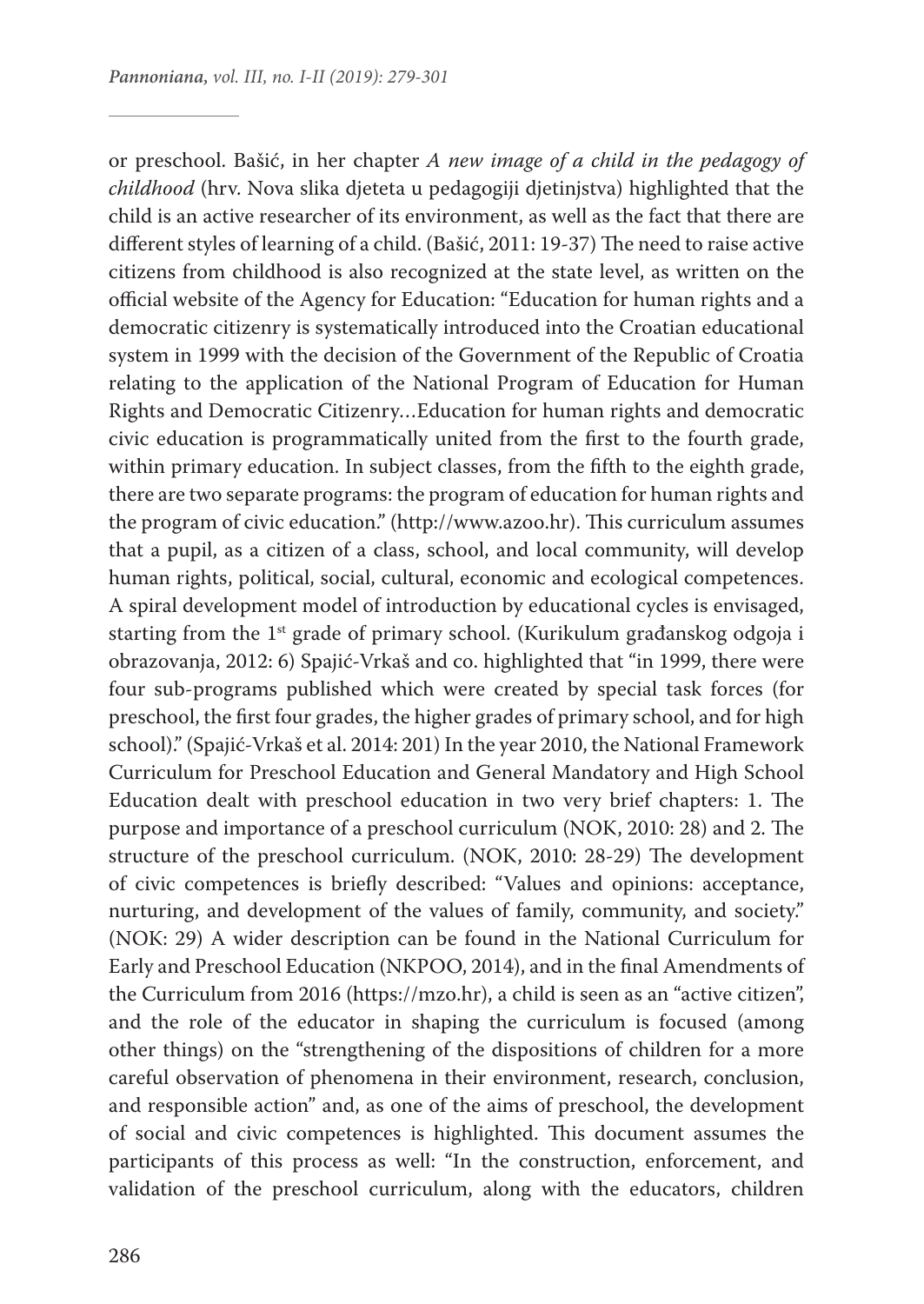and their parents, there are also expert co-operators taking part (pedagogist, psychologist, education rehabilitator, speech therapist, and social pedagogist) and the healthcare manager, as well as other experts brought in (from outside of the institution) with specific profiles."

The echoes of this policy can also be found in practice: in 2017, conference proceedings titled *Sustainable development and the educational system of Croatia* (hrv. *Održivi razvoj i odgojno obrazovni sustav Hrvatske*) from the conference held in Zadar, in the organization by the University of Zadar and the "Radost" kindergarten in Zadar, were published. On that conference, the plenary speaker dr.sc. Vladimir Lay highlighted that one "should focus on fighting for sustainable living in contemporary technological, social, and globalization economic conditions strongly, smartly and with dedication. What our ancestors did for thousands of years, in which ever way, but still successfully, because we, the descendants, are still here. Education for sustainable development makes sense if it is focused on finding actionable and efficient solutions for sustainable living." (Lay, 2017: 21) Diana Nenadić-Bilan, in her plenary speech stated that "sustainable development is promoted by way of formal, non-formal and informal education, and at the centre of attention there is the development of abilities, participation and self-determination for sustainable development" (Nenadić-Bilan, 2017: 48) and highlighted the importance of a holistic approach. The results of different research were also presented, and for the purpose of this paper we will only highlight the piece of data that says that "around 91,82% of examinees (note: examinees were students of the Faculty of Education at the University of Travnik and the Faculty of Social Science Dr. Milenko Brkić Međugorje) are of the opinion that education for sustainable development should have the contribution of all educational factors. From individual factors, we have the following, in order: school, work organizations, media, religious institutions, family, society and organization, and preschool institutions." (Selimović, Selimović and Tomić, 2017: 304) It is encouraging that there are examples of good practice in this area: as many as 11 projects of kindergarten were presented which are part of the community of international Eco-schools, a project organized by the Lijepa Naša Association in cooperation with the Agency for Education (https://www.eko.lijepa-nasa.hr/). Unfortunately, only one report mentions the organization of creative workshops as a way of education,<sup>4</sup> while

<sup>4</sup> The "Biokovsko zvonce" kindergarten mentions a creative and educational workshop they held "Using a linen bag to fight the plastic one" (hrv. Platnenom vrećicom protiv plastičnih), but this workshop was held as a part of cooperation with the parents. (Tomaš i sur, 2017: 388)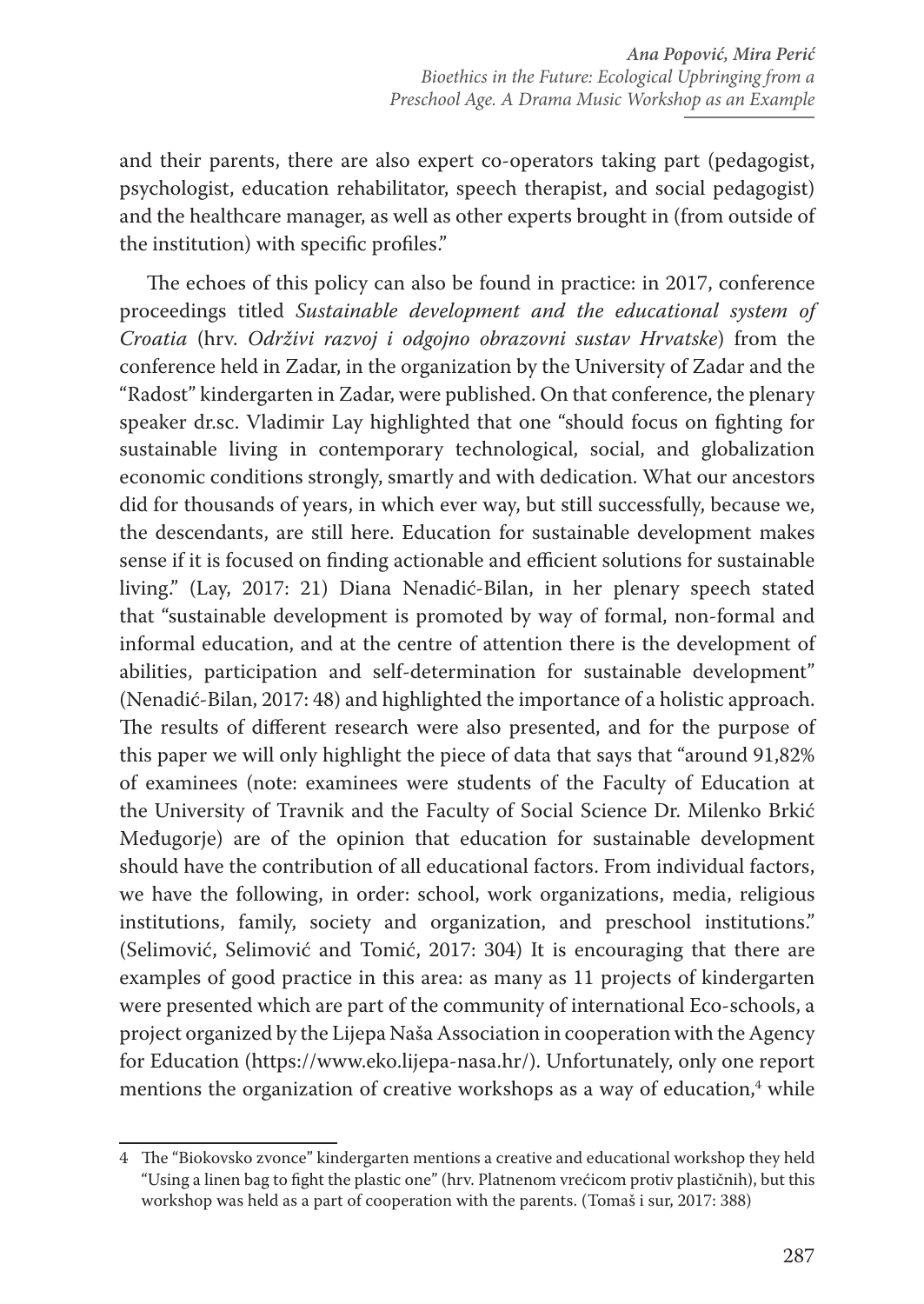the contents including performing arts are not mentioned.5 The report by Vesna Smojver explains this in the following way:

The choice of ecological activities is appropriate for the psycho-physical properties of the children of preschool age. The starting point in this choice are the children's sensations and experiences, which the child processes through various forms of expression and creation. Every theme contains various activities. According to the Program focus, these are life-practical and various working games, social and social-entertainment, artistic, various expression and creation games, exploratory-cognitive, specific activities with movement. In the context of education for sustainable development, the life-practical activities, exploratory-cognitive ones and playing are more frequently encouraged, even though the rest are also present. (Smojver, 2017: 313)

#### **Performing arts – the communicational frame in informing children**

According to Popović, Popović and Bogut (2017: 674-675):

In the last few years, a lot of attention has been given to the so-called STEM system of education in the world. The goal of the STEM education program (Science, Technology, Engineering, Math) is to develop specific competences in pupils needed for advancement in the  $21<sup>st</sup>$  century: critical thinking and problem thinking, creativity and innovativeness, entrepreneurship and similar. (Jolly, 2014) Instead of teaching the four stated disciplines as separate classes, STEM integrates them into a cohesive paradigm of learning based on practical applications. What separates STEM from the traditional subject education is the mixed environment for learning and the demonstration of the applied scientific method in everyday life. STEM methods teach students about computer thinking and focus on the application of real life problem-solving. Recently, the idea of adding art into STEM programs has gained popularity, as a consequence of researching positive effects of doing various kinds of art on the development of children. That is how the new STEAM system of education was created (the added A stands for arts). (Kim et. al., 2012) Jolly (2014) highlights several ways in which art can be included: in design, performance arts (the author particularly highlighted acting and oratory skills), in creative planning. Music, even though its positive effects on child development have been proven many times over, is rarely mentioned.

<sup>5</sup> The authors specified performing arts because the reports frequently mention activities of making artistic and usage items from recycled materials, but such types of activities are not the subject of this discussion.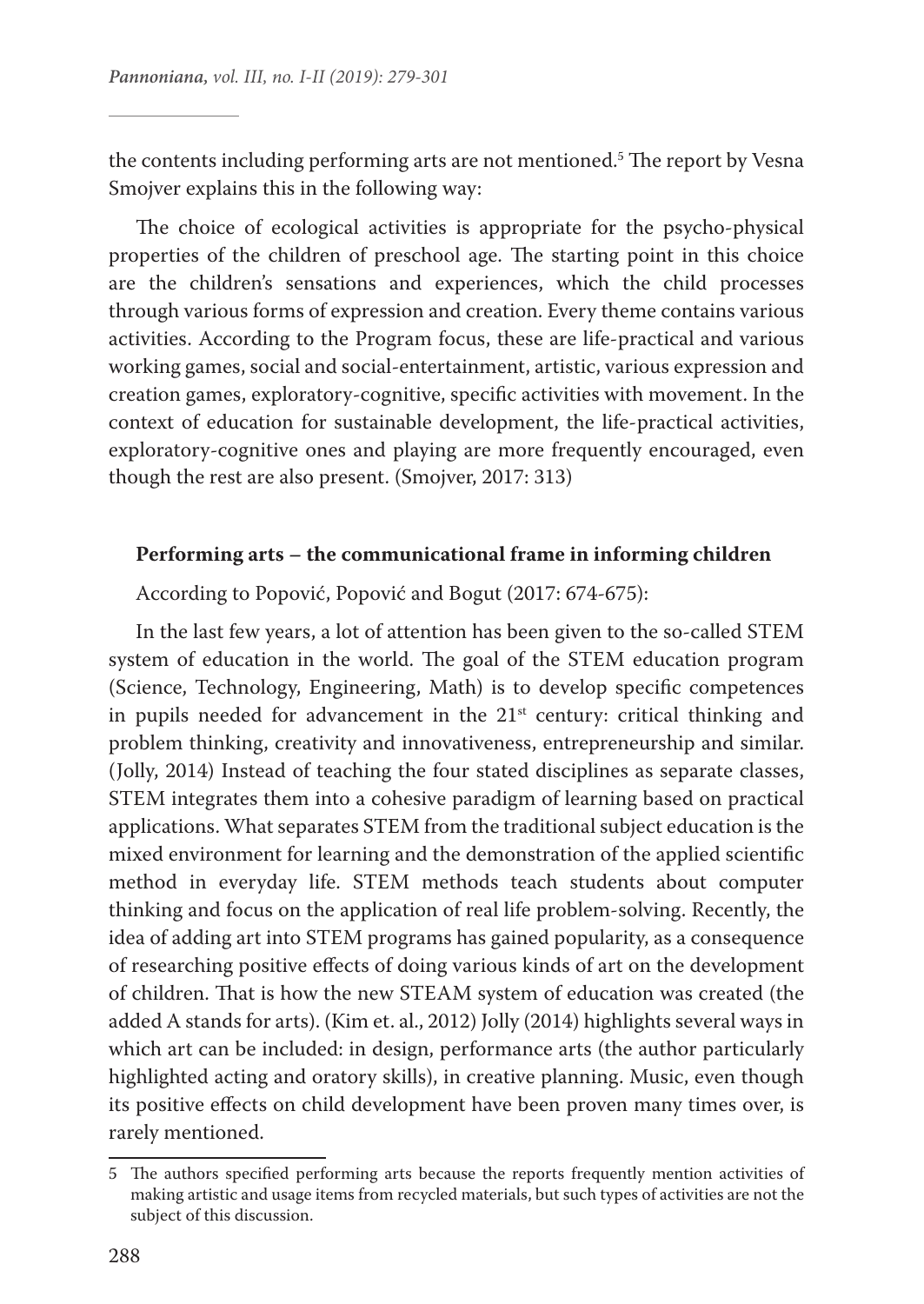Popović dealt more with the advantages of early music education of children. She points out:

There is evidence that shows that even relatively short periods of music education lead to deep consequences on the anatomical and functional organization of the brain in children, adults, even animals. The educational effects of music should not be neglected as well. Playing in ensembles teaches tolerance and respect of others. Successful teachers often listen to music or play music with pupils. Doing music helps with better socialization of children. Music connects children who otherwise would not discover they had something in common. That is a non-verbal means of communication and, therefore, in such communication there are no language barriers. Sharing love for a certain type of music connects almost automatically. Music can encourage children to sing along or dance, which promotes interaction with others. Parents are encouraged to sing to children even before birth because that creates a connection with the child in a very early phase of development. With regular practice of playing, small children improve their motor skills. The psychological effects should not be neglected, either: by playing music, children develop a positive awareness of themselves and gain confidence. The effects of music to our mood are well known, and children can use it as a means to express their feelings when they do not know how or cannot use their words to express them. (Popović, 2015: 572)

Dramatic art also has positive effects in raising children, and the information about the existence of dramatic pedagogy studies speaks to the affirmation of it. Even though Viola Spolin presented "theatre games", which are the basis of the contemporary improvisation theatre of today, in the mid-20<sup>th</sup> century (Flegar (Nemet), 2014: 112), as Janković, Blažeka and Rambousek say: "The therapeutic and socialization possibilities of dramatic research are known and widely recognized today, especially in more developed western countries. During the last decade, there has been a growing interest for the educational possibilities of drama work in Croatia as well.6 Lately, dramatic methods are more and more present even in those institutions (educational and rehabilitation) which are not tightly specialized for dramatic work with the children and the youth." (Janković, Blažeka and Rambousek, 2000: 7) This is also confirmed by Gruić when defining the existence of an approach to the medium of drama education in the frame of

<sup>6</sup> The existence of professional and demonstrational papers is the witness of the increased interest for this area, such as a useful manual for improvisation published in 2016: *Theatre improvisation, language and communication: a manual for professionals, instructors, teachers, students, and enthusiasts* (hrv. *Kazališna improvizacija, jezik i komunikacija: priručnik za profesionalce, nastavnike, učitelje, studente i entuzijaste*). (Flegar Nemet, 2016)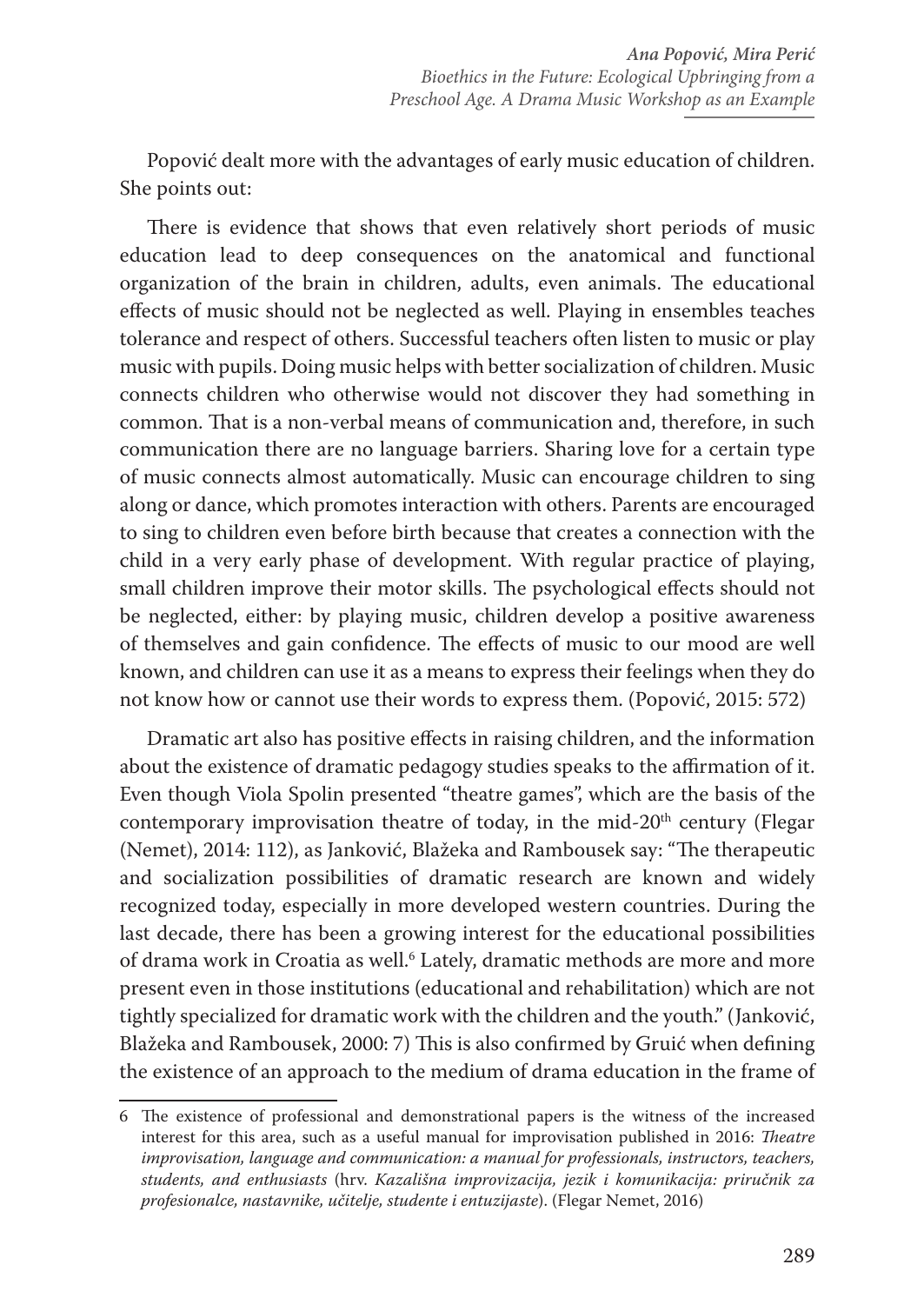which we can use drama techniques to deal with the widest range of content that school prescribed, from math to ethics. (Grujić, 2017: 25)

Therefore, education and informing using acting and music presents a perfect communication frame for various contents, and it could be considered ideal for multidisciplinary topics, which the area of bioethics most definitely is.

#### **Drama music workshop**

The dramatic approach to learning is a recognized learning method used in different situations, very frequently in the form of workshops. A detailed overview of methods and approaches was given by Kodrić in her review *Drama and theatrical approach to learning Croatian as a foreign language* (hrv. *Dramskokazališni pristup učenju hrvatskoga kao stranoga jezika*). (Kodrić, 2010: 9-31) In her professional paper *Drama workshops* (hrv. *Dramske radionice*) Trešćec Godek (2012) also speaks to the fact that the drama approach to education is already in application in Croatia. In it, the author describes teaching practice of the application of drama expression and brings forth a list of drama workshops in Croatia for, at the time, current 2012. Apart from schools, dramatic education is also used in preschool age, especially in the form of workshops, supported by the existence of the handbook *Drama play for preschool children* (hrv. *Dramske igre za djecu predškolske dobi*). (Perić, 2009)

Music workshops are explored in detailed on multiple occasions, and music games and workshops intended for children of preschool and early school age were a special subject of research for Jasna Šulentić Begić in her books *The application of an open model of teaching music in the first four grades of primary school* (hrv. *Primjena otvorenog modela nastave glazbe u prva četiri razreda osnovne škole*)*, The methodical manual for teachers and students of primary education, music culture, and music pedagogy* (hrv. *Metodički priručnik za učitelje i studente primarnog obrazovanja, glazbene kulture i glazbene pedagogije*) (*Šulentić-Begić*, 2016) and the *Open model of music class in primary school practice – listening to music and singing)* (hrv. *Otvoreni model glazbene nastave u praksi osnovne škole Slušanje glazbe i pjevanje), The methodical manual for teachers and students of music culture, music pedagogy and primary education* (hrv. *Metodički priručnik za učitelje i studente glazbene kulture, glazbene pedagogije i primarnog obrazovanja*). (Šulentić-Begić, 2012) In the paper titled *Musical activities in the framework of non-musical subjects in the first three grades of primary school* (hrv. *Glazbene aktivnosti u okviru neglazbenih predmeta u prva tri razreda osnovne*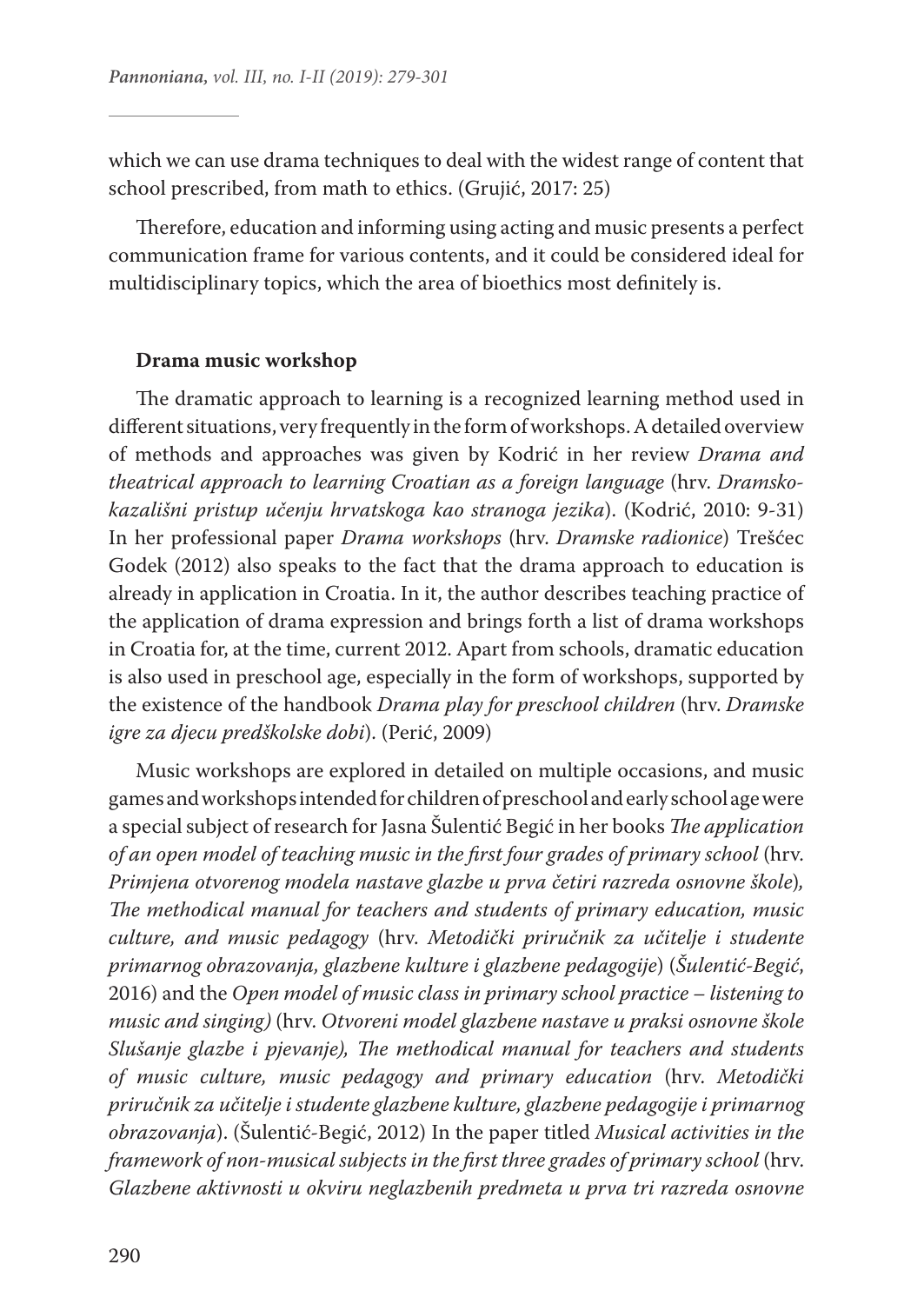*škole*) (*Šulentić-Begić* and *Špoljarić*, 2011: 447-462), she described the purpose of music in processing non-musical contents and stated practical examples.

Combining dramatic and music elements into a single workshop, therefore, seems to be logical. Dramatic and music elements are combined into a whole through play and story $^\tau$  in a way that children have an opportunity to learn in an enriched environment<sup>8</sup> (music) and in an empiric way (dramatic expression), which is especially appropriate for children of preschool age. The aim of practical realization of the workshop was to verify the aforementioned theoretical assumptions.

# **Workshop realization**

The workshop was realized on the occasion of the *First Osijek Days of Bioethics* conference, where the intention, structure and the results of the workshop were presented by way of a poster presentation. The target group was the oldest group of children from the "Radost" kindergarten. The place of realization was the playroom of the City and University Library Osijek, and it was led by Mira Perić<sup>9</sup> and Ana Popović<sup>10</sup>. The practical aim of the drama music workshop was to present to children the problem of producing food and healthy nutrition through play. The story used in the workshop was from a picture book *Niko and nutrition.* (Cabrera, 2015) The book offers us an instructive story about Niko, an imaginary forest hero who, on his own (negative) example, learns about the basics of healthy dietary habits. Apart from the story, the picture book also gives separately explained terms related to healthy nutrition.<sup>11</sup> The workshop was realized in four parts.

The first part started with a physical and musical warmup. The children moved freely in space and performed breathing exercises, as well as singing exercises.

<sup>7</sup> Slunjski and Ljubetić (2014: 127-141) wrote on the importance of play in the education of preschool children, and Bogut, Junušić and Majdenić (2016: 241-248) wrote on the importance of stories, especially Narančić Kovač in her monograph *One story – two narrators: a picture book as a* story (hrv. Jedna *priča - dva pripovjedača: slikovnica kao pripovijed*) (2015).

<sup>8</sup> Velički and Topolovčan (2017: 74-114) wrote about the influence of an enriched environment on the ability to learn.

<sup>9</sup> Prof. Mira Perić, Faculty of Education, teaches the following classes: Dramatic education, Dramatic games, Puppetry, and Puppetry games, and her scientific profile is available at: https://scholar.google.hr/citations?user=-ENmh7wAAAAJ&hl=en.

<sup>10</sup> Ana Popović teaches the Music playing class at the Faculty of Education, and her scientific profile is available at: https://scholar.google.hr/citations?user=Dzem6n0AAAAJ&hl=hr.

<sup>11</sup> Why we need fish and walnuts in our nutrition, what salt and calcium do etc.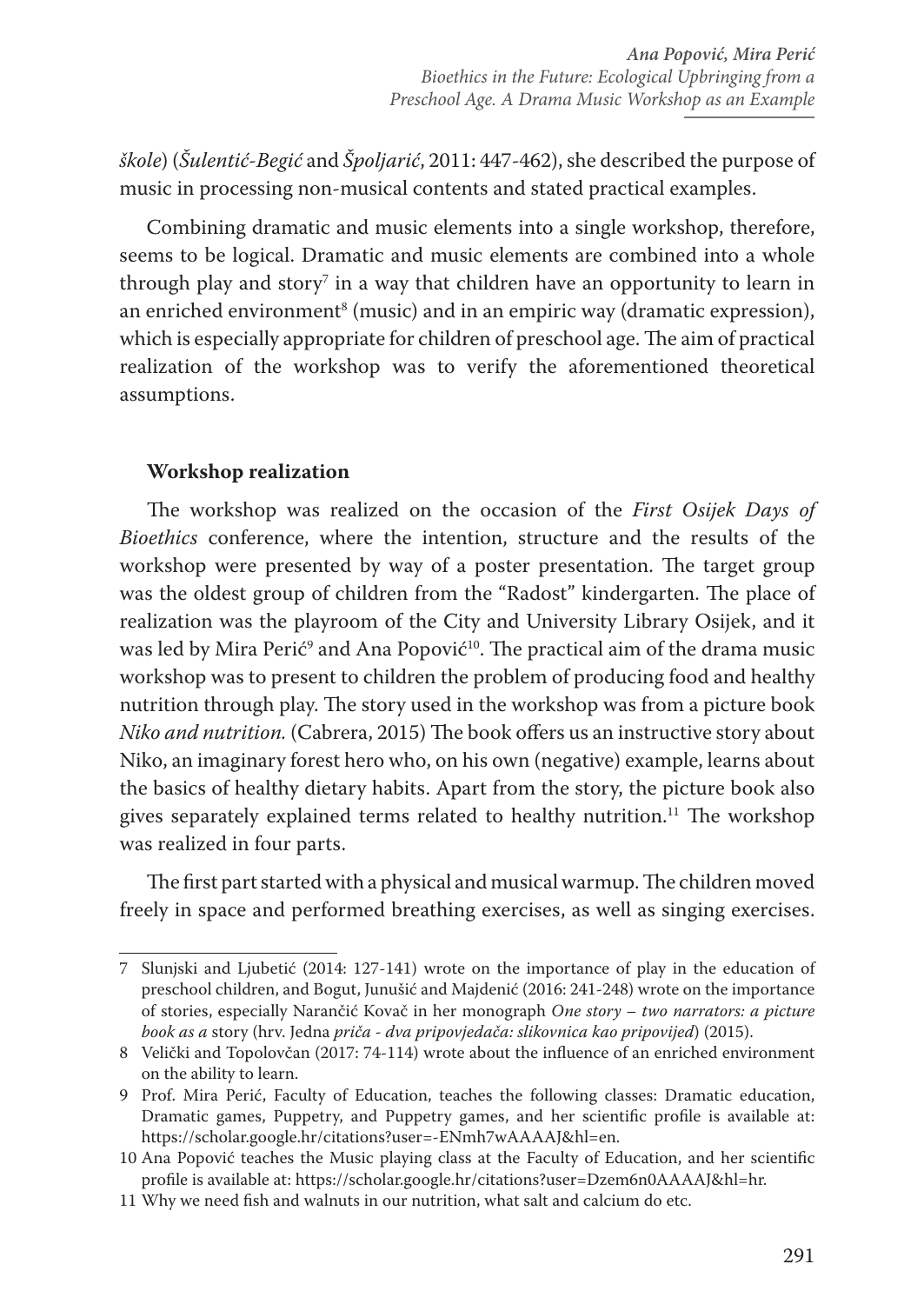Together they performed a song *A ram sam sam* with *body percussion<sup>12</sup>* elements. After the level of energy and motivation was raised to a desired level, the second phase was approached: presenting the theme of nutrition and processing the picture book story. The story was not just read. In a given context, the children played out certain parts of the story, with tone painting. Considering the workshop was of an open type, the character of a boy called Filip spontaneously appeared, who is not even mentioned in the picture book story<sup>13</sup>. In the third part of the workshop, the attention was turned to the children's experiences in the processes of growing food and nutrition. The children formed personal opinions on the problem of producing food and healthy nutrition, and they even talked to the guest-expert for that area for information, Ivica Kelam<sup>14</sup>. The children spent the final part of the workshop singing songs and dancing, after which they spent another portion of the time in free play.

After the workshop, children spent a little while longer in the area of the playroom in the library and the managers noticed that children reached for food and nutrition related toys during play and "played out" situations from the workshop amongst themselves. Such an immediate reaction by children on the activity they just witnessed points to a successful implementation of the awareness of the importance of proper nutrition and the understanding of the process of getting food. Therefore, we can conclude that the workshop was  $s$ uccessful<sup>15</sup>.

#### **Conclusion**

In today's society, public opinion plays a major role in creating different legislative measures and regulations, as well as those related to the area of

<sup>12</sup> Popović, Popović and Bogut (2017: 677-678) and Popović (2017: 338) wrote about the application of the body percussion methods and the positive influence on the development of motor and cognitive functions of the brain for pedagogic purposes.

<sup>13</sup> The description and way of application of drama techniques used here is well described in the manual for performing the process drama by the author Iva Gruić (2002).

<sup>14</sup> Asst. prof. Ivica Kelam teaches the following classes at the Faculty of Education: Bioethics, Philosophy, Ethics, Ecology, Social Ecology, Sociology, and Politics. His scientific profile as available at: https://scholar.google.hr/citations?user=uE1qaIEAAAAJ&hl=hr.

<sup>15</sup> The authors performed a workshop of a similar model on the topic of environment protection as well, on the occasion of 6<sup>th</sup> symposium with international participation *Kopački rit jučer*, *danas, sutra* (eng. *Kopački rit yesterday, today, tomorrow)* (2017: 77-78) where they presented it in poster section. The conclusion of the workshop was similar, and children adopted the basic terms and developed positive opinions towards environment protection in a very short time span.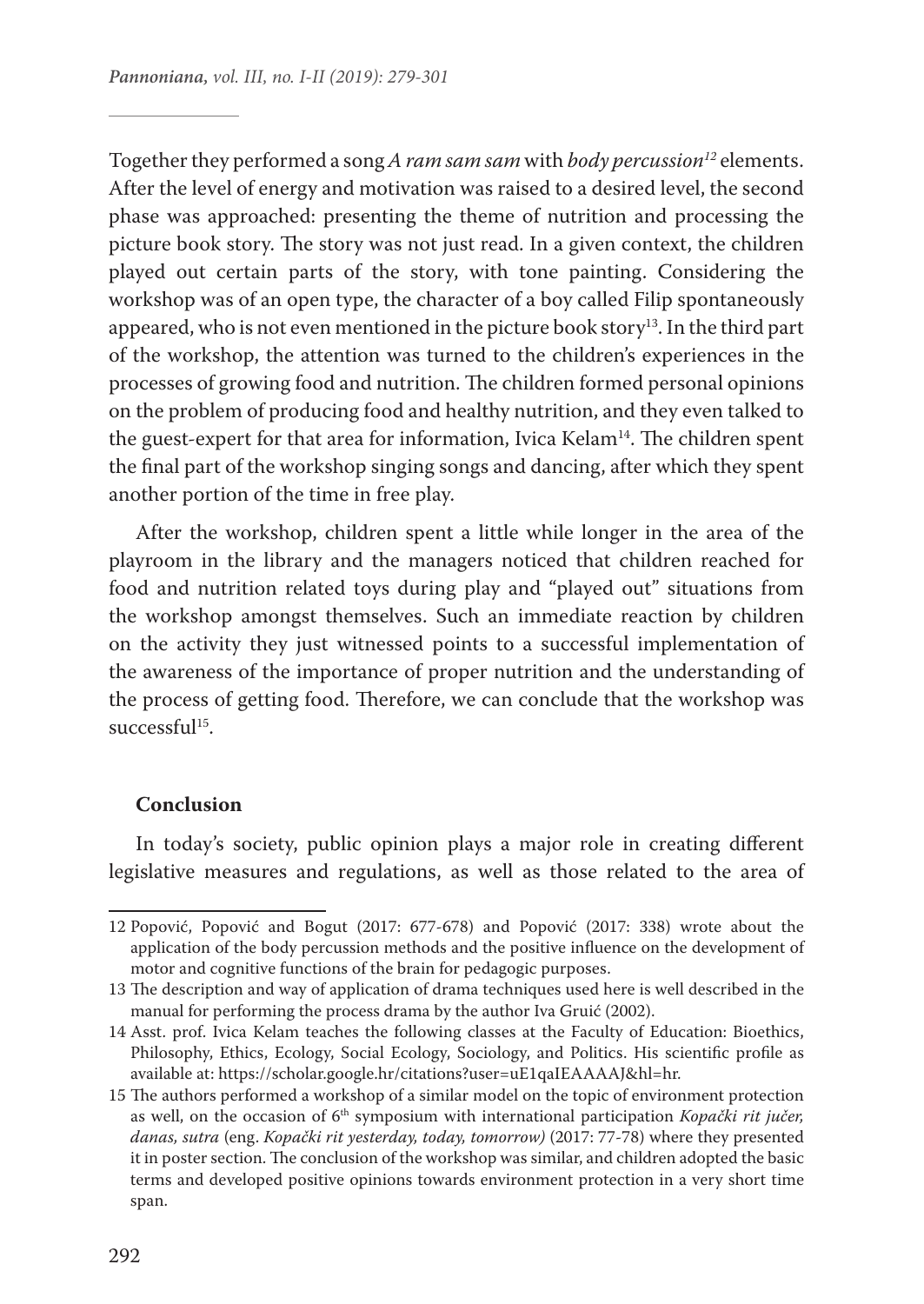bioethics. Because of that, experts have an obligation of a timely and accurate informing of the public, and pedagogues have a responsibility to raise new generations into responsible citizens who can make informed decisions. Civic education is also the subject of the National Curriculum for Early and Preschool Education, which assumes the development of social and civic competences. The problems of bioethics and the environment are still insufficiently transparent in the public. Therefore, proper ecological education from a preschool age is very important.

Contemporary pedagogy highlights the importance of proper learning and the benefits of learning through play. Performing arts are recognized as useful in the process of learning from the earliest age and are forced as an ideal framework in which we can place various contents. A drama music workshop that develops an awareness of ecology and bioethical problems in children, therefore, represents an ideal training ground for education of a responsible and informed citizen. An example of such a workshop is one that was held on the occasion of the *First Osijek Days of Bioethics* and it was based on a story from the picture book by Aleix Cabrera and Rose M. Curto: *Niko and nutrition.* The story helped to highlight the importance of proper nutrition to children, as well as the need to know what exactly it is that they are eating and where food comes from and how. Such workshops are important in early and preschool education of children because they respond adequately to a need to create informed and responsible citizens who will play a major role in shaping legislation regarding the sensitive and important area of bioethics in the future.

# **References**

- 1. Bašić, S. (2011) (Nova) slika djeteta u pedagogiji djetinjstva. In: Maleš, D. (ed.) *Nove paradigme ranoga odgoja*. Zagreb: FFZG – Zavod za pedagogiju, p. 19-37.
- 2. Boban, M., Vrbat, I. (2016) Utjecaj medija i medijske tehnike manipulacije javnim znanjem u informacijskom društvu – postanak i razvoj. In: Dušanić-Gačić, S. (ed.) *Etika u medijima i poslovanju: Zbornik radova: Međunarodna naučna konferencija Mediji i ekonomija.* Banja Luka: Banjaluka i Banjaluka College.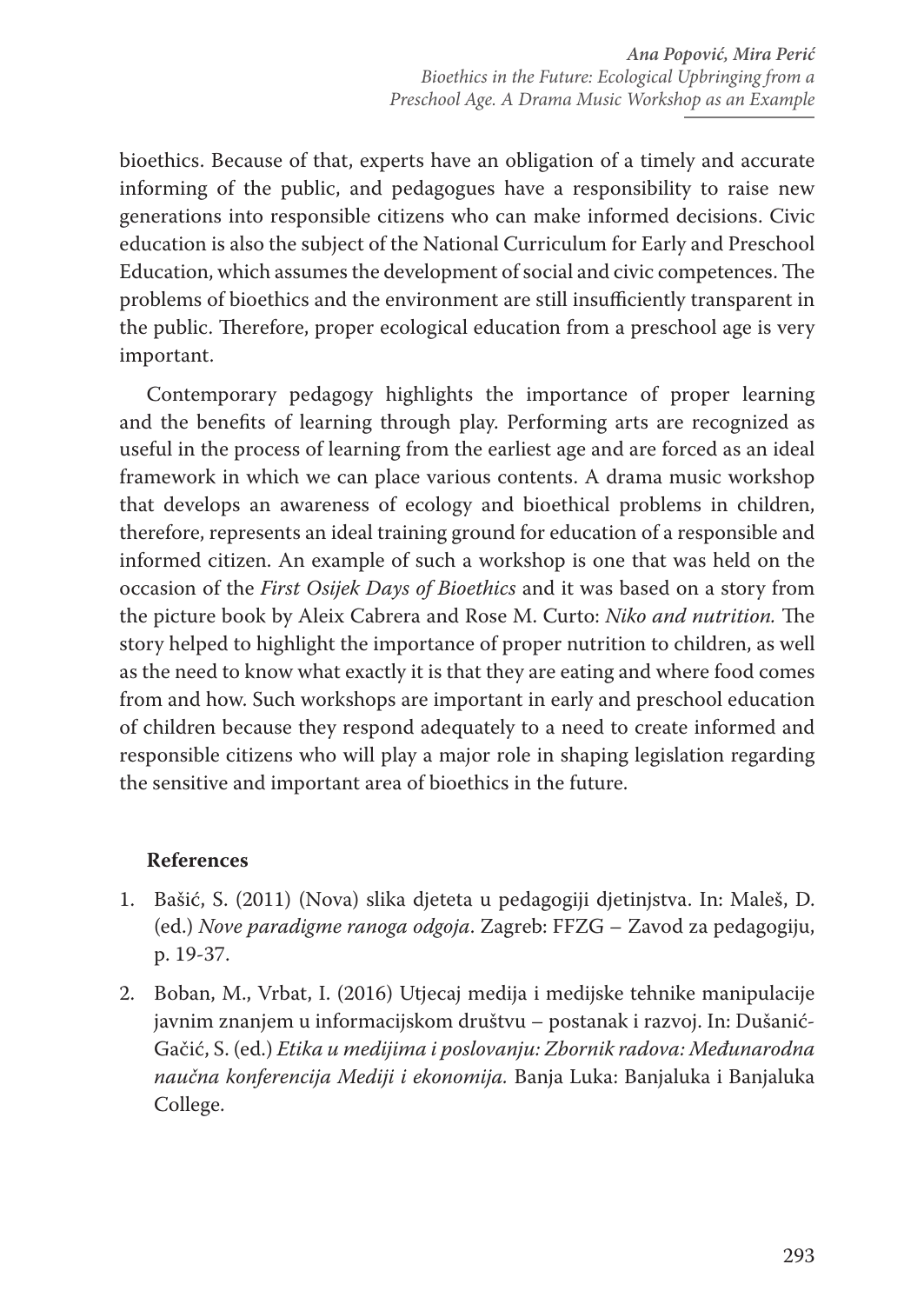- 3. Bogut, I., Junušić, A., Majdenić, V. (2016) Ekološki odgoj i spoznajni tip slikovnice i ilustrirane knjige za djecu predškolske dobi. In: Mlinarević, V., Vonta, T., Borovac, T., *Rani i predškolski odgoj i obrazovanje - izazovi i perspektive*. Osijek: Dječji vrtić Osijek, Fakultet za odgojne i obrazovne znanosti, p. 241-248.
- 4. Cabrera, A. (2015) *Niko i prehrana*. Zagreb: Ljevak.
- 5. Đurin, S. (2017) O poststrukturalističkoj teoriji diskursa kroz raspravu o uvođenju pojma 'brak' u hrvatski Ustav. *Studia ethnologica Croatica,* vol. 29, no. 1, p. 331**-**355.
- 6. Flegar Nemet, Ž. (2016) *Kazališna improvizacija, jezik i komunikacija: priručnik za profesionalce, nastavnike, učitelje, studente i entuzijaste.* Osijek: Fakultet za odgojne i obrazovne znanosti.
- 7. Flegar (Nemet), Ž. (2014) Improvizacijsko kazalište u nastavi. *Radovi Zavoda za znanstveni i umjetnički rad u Požegi*, 3, p. 109-125.
- 8. Gruić, I. (2017). Kako određujemo oblast dramske pedagogije i profesiju dramskog pedagoga. In: Milosavljević, S. (ed.) *Dramsko obrazovanje i samoobrazovanje - Kako do dramskih pedagoških kompetencija – Zbornik radova sa druge nacionalne naučno-stručne konferencije s međunarodnim učešćem.* Beograd: BAZAART, p. 24-27.
- 9. Gruić, I. (2002) *Prolaz u zamišljeni svijet: procesna drama ili drama u nastajanju* Zagreb: Golden marketing.
- 10. Henjak, A. (2017) Odnos prema nacionalnoj politici i odluka o pristupanju EU na referendumu 2012. godine. *Anali Hrvatskog politološkog dru*štva: časopis za politologiju, vol. 13, no. 1, p. 55**-**82.
- 11. Henjak, A. (2011) Determinante odnosa hrvatskih srednjoškolaca prema europskoj uniji. In: Bagić, D., Šalaj, B. (ed.) *Odgaja li škola dobre građane: studija o političkoj socijalizaciji hrvatskih srednjoškolaca*. Zagreb: GONG, p. 126-156.
- 12. Janković, J., Blažeka, S., Rambousek, M. (2000) Dramske tehnike u prevenciji poremećaja u ponašanju i funkcioniranju djece i mladih. *Ljetopis socijalnog rada*, vol. 7, no. 2, p. 197-222.
- 13. Jolly, A. (2014) STEM vs. STEAM: Do the Arts Belong? *Education Week TeacherI,* access: May 26th 2017., http://www.edweek.org/tm/ articles/2014/11/18/ctq-jolly-stem-vs-steam.html, from: Popović, Popović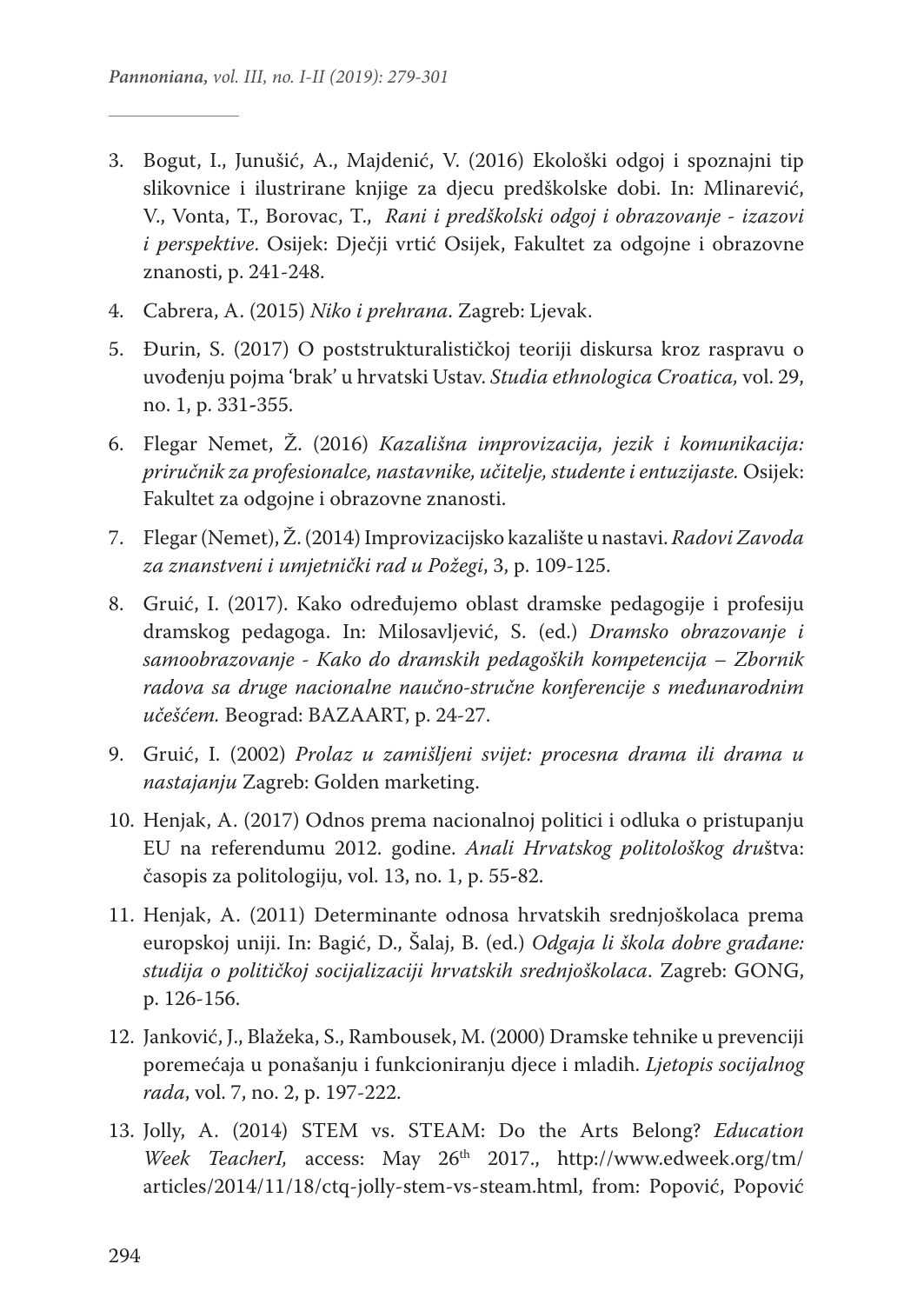and Bogut (2017), p. 674-675.

- 14. Jukić, R., Ringel, J. (2013) Cjeloživotno učenje put ka budućnosti. *Andragoški glasnik*, vol. 17, no. 1, p. 25-35.
- 15. Katunarić, V. (2017) Održivi razvoj Hrvatske: Odgovornost, ravnoteža, participacija, kurikulum. In: Radeka, I., (ed.) *Održivi razvoj i odgojno*obrazovni sustav Hrvatske. Zadar: Sveučilište u Zadru, Dječji vrtić "Radost", Zadar, p. 27-40.
- 16. Kelam, I. (2015) *Genetički modificirani usjevi kao bioetički problem*. Zagreb/ Osijek: Pergamena d.o.o., Visoko evanđeosko teološko učilište u Osijeku, Centar za integrativnu bioetiku.
- 17. Kim, S.-W., Chung, Y.-L., Woo, A.-J., Lee, H.-J. (2012) Development of a Theoretical Model for STEAM Education. *Journal of The Korean Association For Science Education*, vol. 32, no. 2, p. 388-401, from: Popović, Popović i Bogut (2017), p. 674-675.
- 18. Knežević, V. (2006). *Spin doktori medijski manipulatori*. Banja Luka: Littera.
- 19. Kodrić, A. (2010) Dramsko-kazališni pristup učenju hrvatskoga kao stranoga jezika. *Hrvatski: časopis za teoriju i praksu nastave hrvatskoga jezika, književnosti, govornoga i pismenoga izražavanja te medijske kulture*, vol. 11, no. 2, p. 9-31.
- 20. Korać Graovac, A. (2015) Brak i obitelj kao vrijednost u hrvatskom pravnom sustavu, In: *Bogoslovska smotra*, vol. 3, no. 85, p. 799-811.
- 21. Kufrin, K. (2000) Sociologijska istraživanja odnosa javnosti prema genskoj tehnologiji: od deskripcije ka dekonstrukciji? In: Cifrić, I. (ed.) *Znanost i društvene promjene.* Zagreb: Hrvatsko sociološko društvo, Zavod za sociologiju FF-a, p. 205-218.
- 22. Kurečić, P.; Kraljević, M. (2014) Društvena odgovornost i društveni mediji: problematika prikaza sadržaja o poplavama u Slavoniji 2014. In: Matešić, M. (ed.) *Zbornik radova 6. Nacionalna konferencija o društveno odgovornom poslovanju – DOP.* Zagreb: Hrvatski poslovni savjet za održivi razvoj, p. 175- 186.
- *23. Kurikulum građanskog odgoja i obrazovanja* (2012) Ministarstvo znanosti, obrazovanja i sporta, Agencija za odgoj i obrazovanje.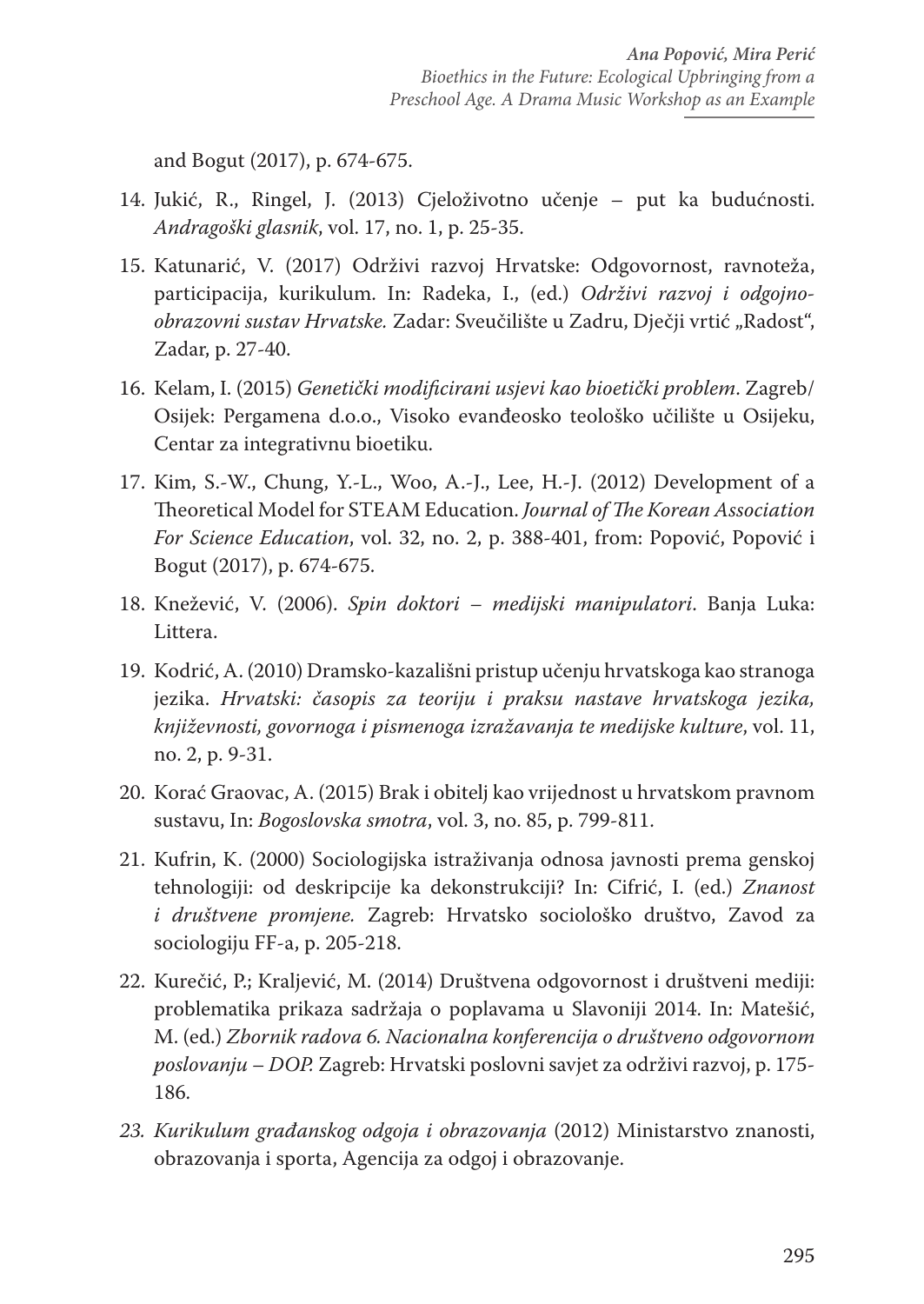- 24. Lay, V. (2017) Ja i moje, vaše, naše sutra: Kako danas artikulirati odgoj i obrazovanje za održivost i održivo življenje? In: Radeka, I. (ed.) *Održivi razvoj i odgojno – obrazovni sustav Hrvatske*. Zadar: Sveučilište u Zadru, Dječji vrtić "Radost", p. 17-25.
- 25. Letina, A. (2015) Mogućnosti i izazovi odgoja i obrazovanja usmjerenog prema razvoju učeničkih kompetencija. *Pedagogijska istraživanja*, (1-2), p. 103-116.
- 26. Ljubotina, D. (2017) Vjerovati medijima ili ne, pitanje je sad? In: Salkičević, S., Huić, A., Parmač Kovačić, M., Rebernjak, B. (ed.) *Psihofestologija 2: psihologijska znanost na popularan način*. Zagreb: Odsjek za psihologiju Filozofskog fakulteta Sveučilišta u Zagrebu, p. 85-90.
- 27. Miloš, M. (2016) Revolucija koje nema: izravno sudjelovanje građana u odlučivanju o europskim pitanjima. *Zagrebačka pravna revija,* vol. 5, no. 2, p. 133**-**163.
- 28. Miljević-Riđički, R., Maleš, D., Rijavec, M. (2001) *Odgoj za razvoj.* Zagreb, Alinea.
- *29. Nacionalni kurikulum za rani i predškolski odgoj i obrazovanje* (2014) Ministarstvo znanosti, obrazovanja i sporta.
- *30. Nacionalni okvirni kurikulum za predškolski odgoj i obrazovanje te opće obvezno u srednjoškolsko obrazovanje* (2010) Ministarstvo znanosti, obrazovanja i sporta.
- 31. Narančić Kovač, S. (2015) *Jedna priča dva pripovjedača: slikovnica kao pripovijed.* Zagreb: ArTresor naklada.
- 32. Nenadić-Bilan, D. (2017) Odgoj i obrazovanje za održivi razvoj: Prošlost, sadašnjost i budućnost. In: Radeka, I. (ed.) *Održivi razvoj i odgojno-obrazovni*  sustav Hrvatske. Zadar: Sveučilište u Zadru, Dječji vrtić "Radost", Zadar, p. 41-53.
- 33. Ninčević, M. (2007) Odgoj za socijalni angažman u multikulturalnom društvu. *Pedagogijska istraživanja,* vol. 4, no. 1, p. 131-148.
- 34. Perić Kraljik, M., Popović, A. (2017) Kopački rit sutra: ekološka radionica za djecu predškolskog uzrasta. In: Ozimec,S., Bogut, I., Rožac,V., Stević, F., Bolšec, B., Baković, A. (ed.) *Kopački rit jučer, danas, sutra 2017. Kopački rit: past, present, future 2017.* Tikveš : Javna ustanova Park prirode Kopački rit , p. 77-78.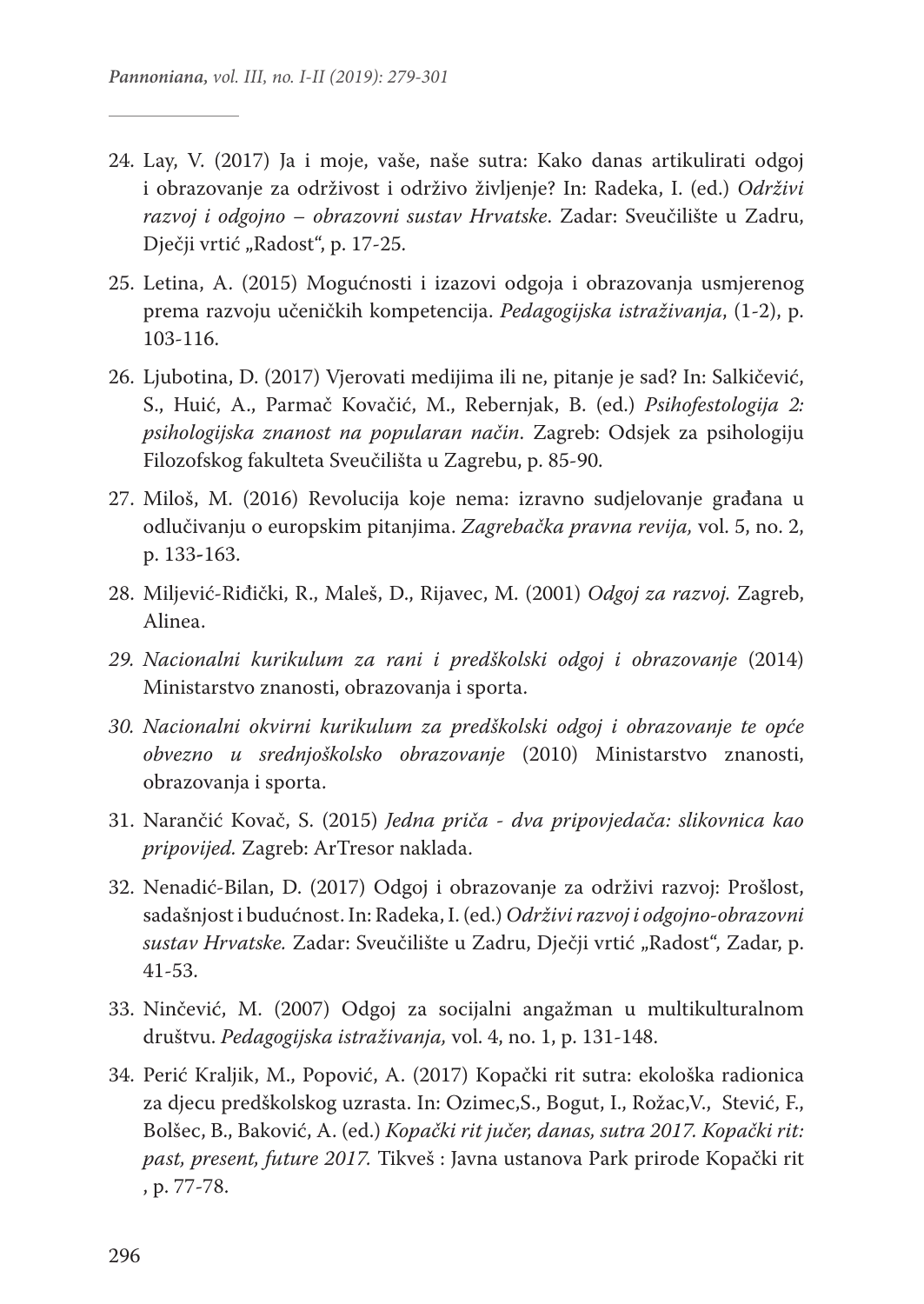- 35. Perić Kraljik, M. (2009) *Dramske igre za djecu predškolske dobi.* Osijek: Učiteljski fakultet u Osijeku.
- 36. Plenković, M. (2015) Krizno komuniciranje. *Media, culture and public relations,* vol. 6, no. 2, p. 113-118.
- 37. Popović, A., Popović, Ž., Bogut, I. (2017) Glazbene aktivnost u integriranoj i izvanučioničkoj nastavi prirodoslovlja. In: Borsos, E. (ed.) *Proceedings: 6th International Methodological Conference, Subotica.* University of Novi Sad, Hungarian Language Teacher Training Faculty, p. 673-682.
- 38. Popović, A. (2017) Body percussion as a means of enhancing children's learning skills. In: Sablić, M., Škugor, A., Đurđević Babić, I. (ed.) *42nd Annual ATEE Conference 2017 - Changing perspectives and approaches in contemporary teaching. Book of abstracts.* Dubrovnik: Faculty of Education, Josip Juraj Strossmayer University of Osijek and Association for Teacher Education in Europe (ATEE), p. 338-338.
- 39. Popović, A. (2015) Glazba kao sredstvo obrazovanja romske djece. In: Mlinarević, V.; Brust Nemet,M., Bushati, J. (ed.) *Obrazovanje za interkulturalizam, Polo*žaj Roma u odgoju i obrazovanju. Osijek: Fakultet za odgojne i obrazovne znanosti, p. 571 -595.
- 40. Račić, M. (2013) Modeli kompetencija za društvo znanja. *Suvremene teme*, vol. 6, no. 1, p. 86-100.
- 41. Runko Luttenberger, L. (1996) Odgovornost inženjera za održivi razvitak. U: Franković, B. (ed.) *Energija i zaštita okoliša*. Rijeka: Hrvatsko udruženje za sunčevu energiju, p. 177-183.
- 42. Selimović, H., Selimović, Z., Tomić, R. (2017) Stavovi studenata o kompetentnosti odgajatelja za održivi razvoj. In: Radeka, I. (ed.) *Održivi razvoj i odgojno-obrazovni sustav Hrvatske.* Zadar: Sveučilište u Zadru, Dječji vrtić "Radost", Zadar, p. 299-305.
- 43. Slunjski, E., Ljubetić, M. (2014) Play and its Pedagogical Potential in a Preschool Institution. *Croatian Journal of Education: Hrvatski časopis za odgoj i obrazovanje*, vol. 16, p. 127-141.
- 44. Smojver, V. (2017) O važnosti odgoja za održivi razvoj u ranom i predškolskom odgoju. In: Radeka, I. (ed.) *Održivi razvoj i odgojno-obrazovni*  sustav Hrvatske. Zadar: Sveučilište u Zadru, Dječji vrtić "Radost", Zadar, p. 309-314.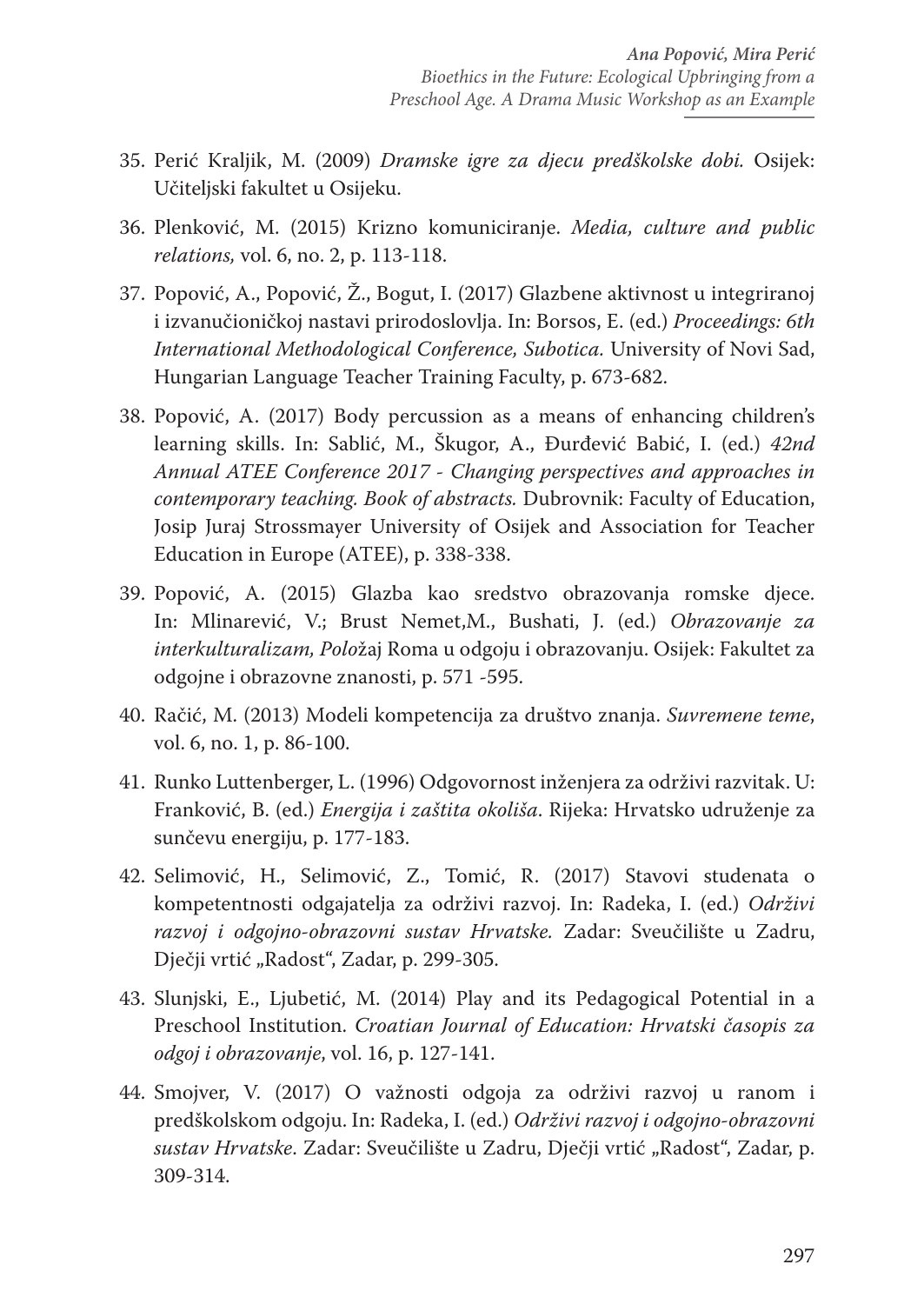- 45. Sorta-Bilajac, I. (2007) Bioetics and journalisam. *MediAnali: međunarodni znanstveni časopis za pitanja medija, novinarstva, masovnog komuniciranja i odnosa s javnostima*, vol.1, no. 1, p. 179-194.
- 46. Spajić-Vrkaš, V., Stričević, I., Maleš, D., Matijević, M. (2004) *Proučavati(sic!) prava i slobode: priručnik za učitelje osnovne škole: s vježbama za razrednu nastavu.* Zagreb: FFZG.
- 47. Šulentić Begić, J. (2016) *Primjena otvorenog modela nastave glazbe u prva četiri razreda osnovne škole. Metodički priručnik za učitelje i studente primarnog obrazovanja, glazbene kulture i glazbene pedagogije*. Osijek: Sveučilište Josipa Jurja Strossmayera u Osijeku, Fakultet za odgojne i obrazovne znanosti.
- 48. Šulentić Begić, J. (2012) *Otvoreni model glazbene nastave u praksi osnovne škole (Slušanje glazbe i pjevanje). Metodički priručnik za učitelje i studente glazbene kulture, glazbene pedagogije i primarnog obrazovanja*. Osijek: Sveučilište Josipa Jurja Strossmayera u Osijeku, Učiteljski fakultet.
- 49. Šulentić Begić, J., Špoljarić, B. (2011) Glazbene aktivnosti u okviru neglazbenih predmeta u prva tri razreda osnovne škole. *Napredak – časopis za pedagogijsku teoriju i praksu*, no. 152, p. 447-462.
- 50. Tomaš, N., Grčić, L., Kapović, A., Cvitanović, A., Radić Markotić, I., Rupčić, T. (2017) Mali ekolozi u akciji. In: Radeka, I. (ed.) *Održivi razvoj i odgojno*obrazovni sustav Hrvatske. Zadar: Sveučilište u Zadru, Dječji vrtić "Radost", Zadar, p. 387-390.
- 51. Tomić, Z., Jugo, D. (2011) Komunikacijska strategija Hrvatske za ulazak u EU. In: Siber, I. (ed.) *Hrvatska i Europa; Strahovi i Nade.* Zagreb: Fakultet političkih znanosti, p. 189-208.
- 52. Trešćec Godek, M. (2012) Dramske radionice. *Hrvatski*, no. 1, p. 45-55.
- 53. Velički, V., Topolovčan, T. (2017) Neuroznanost, nastava, učenje i razvoj govora. In: M. Matijević (ed.) *Nastava i škola za net-generacije*. Zagreb: Učiteljski fakultet Sveučilišta u Zagrebu, p. 77-114.
- 54. Zado Bešker, A., Drljača, M. (2014) Motivacija za cjeloživotno obrazovanje i percepcija značaja certifikacije osoblja. *Kvalitet i izvrsnost,* vol. 3, no. 1-2, p. 33-37, 104.
- 55. http://audeo.hr/hr\_HR/ispitivanje-javnog-mnijenja (accessed on: January 15th 2017).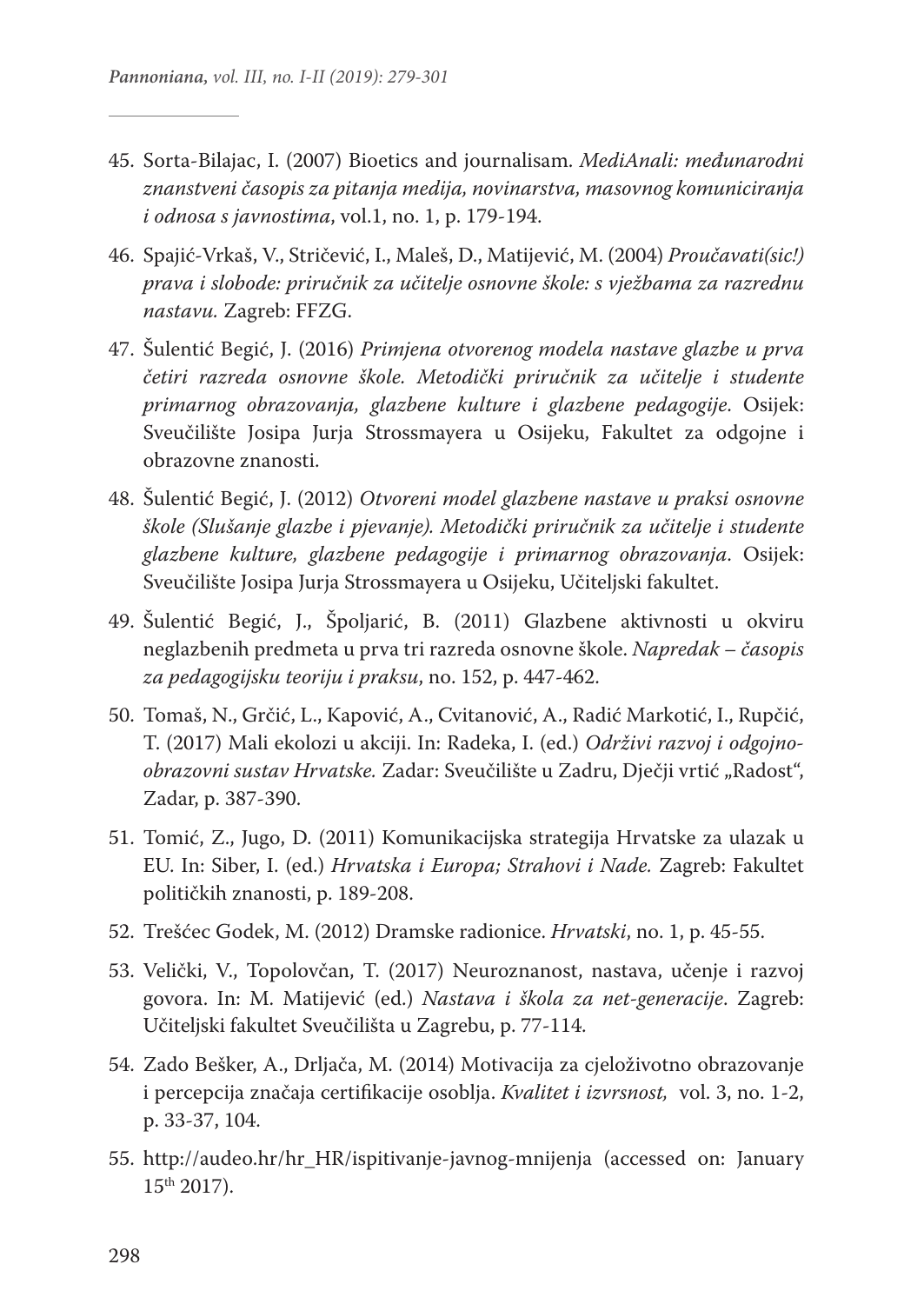- 56. https://scholar.google.hr/citations?user=uE1qaIEAAAAJ&hl=hr (accessed on: January 15th 2017).
- 57. https://scholar.google.hr/citations?user=-ENmh7wAAAAJ&hl=en (accessed on: January  $15<sup>th</sup> 2017$ ).
- 58. https://scholar.google.hr/citations?user=Dzem6n0AAAAJ&hl=hr (accessed on: January  $15<sup>th</sup> 2017$ ).
- 59. http://www.accent.hr/ (accessed on: January 15<sup>th</sup> 2017).
- 60. https://www.askgfk.hr/index.php?id=31&L=hr (accessed on: January  $15<sup>th</sup>$ 2017).
- 61. http://www.azoo.hr/index.php?option=com\_content&id=1398:nacionalniprogram-odgoja-i-obrazovanja-za-ljudska-prava-i-demokratsko-graanstvo (accessed on: January 16<sup>th</sup> 2017).
- 62. https://www.eko.lijepa-nasa.hr/ (accessed on: January 19th 2018).
- 63. https://www.markottel.hr/site/page/Istrazivanje-trzista-i-ispitivanjejavnog-mnijenja.aspx (accessed on: January 15<sup>th</sup> 2017).
- 64. http://www.mvep.hr/hr/hrvatska-i-europska-unija/eu-za-gradane/ istrazivanja-javnog-mnijenja-/ (accessed on: January 16<sup>th</sup> 2017).
- 65. http://www.pilar.hr/o-institutu/funkcionalni-centri/centar-za-istraivanjejavnoga-mnijenja-i-masovnih-medija (accessed on: January 15<sup>th</sup> 2017).
- 66. http://www.target.hr/portal/component/option,com\_frontpage/Itemid,1/ lang, hr/ (accessed on: January  $15<sup>th</sup> 2017$ ).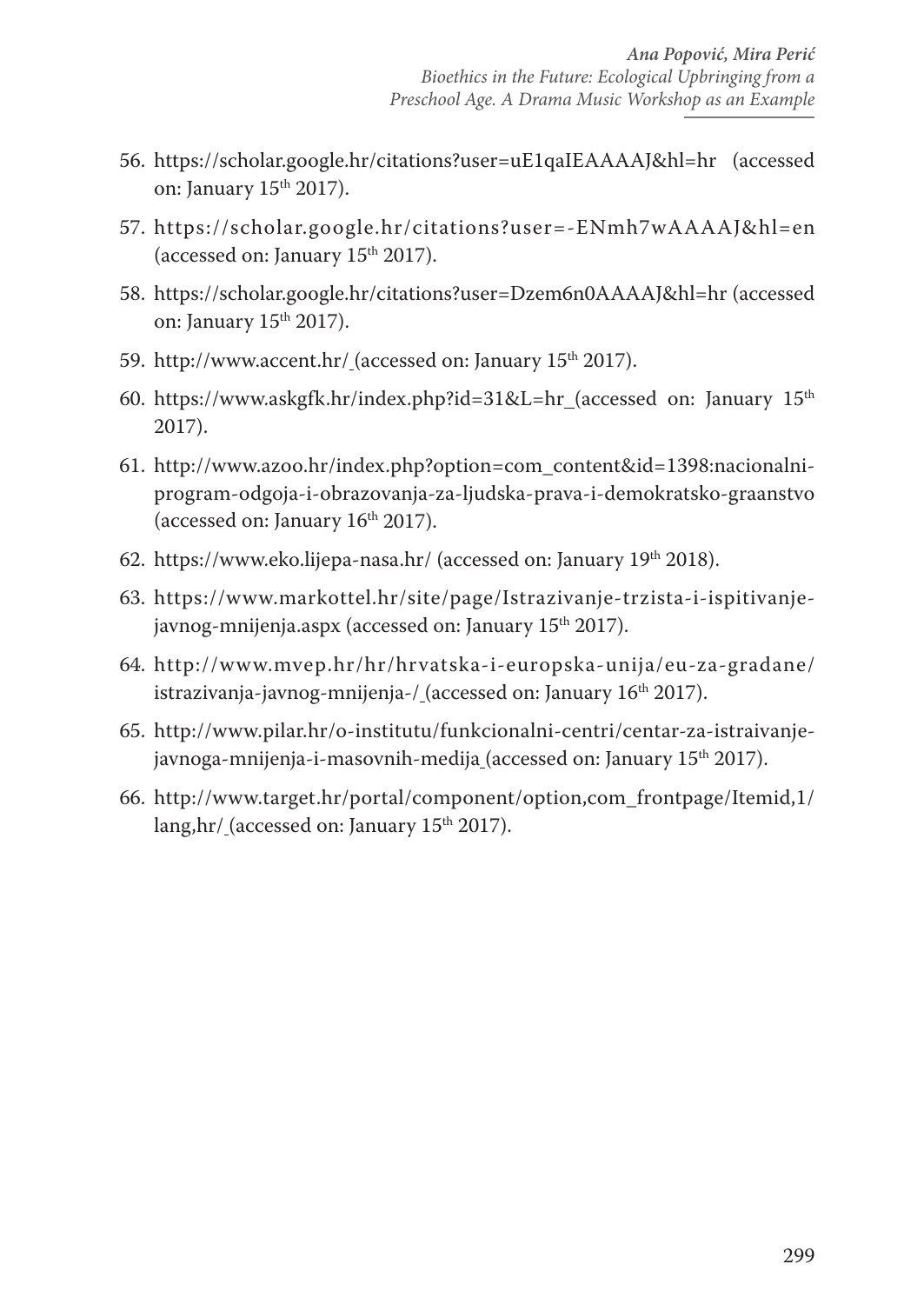# **Pregledni rad UDK: 371.3:179**

### **Ana Popović (Hrvatska)**

Fakultet za odgojne i obrazovne znanosti, Sveučilište J.J. Strossmayera u Osijeku apopovic@foozos.hr

# **Mira Perić (Hrvatska)**

Fakultet za odgojne i obrazovne znanosti, Sveučilište J.J. Strossmayera u Osijeku mperic@foozos.hr

# **BIOETIKA U BUDUĆNOSTI: EKOLOŠKI ODGOJ OD PREDŠKOLSKE DOBI. DRAMSKO GLAZBENA RADIONICA KAO PRIMJER**

### **Sažetak**

U današnjem društvu javno mnijenje igra veliku ulogu u donošenju različitih zakonskih mjera i regulativa, pa tako i onih vezanih za područje bioetike. Zbog toga stručnjaci imaju obavezu pravovremenog i točnog informiranja javnosti, a na pedagozima je da odgoje nove generacije kako bi postali odgovorni građani koji mogu donositi informirane odluke. U školstvu se prije par godina pokušao provesti projekt zdravstvenog odgoja, a zatim i građanskog odgoja i obrazovanja. Tim kurikulumom predviđeno je da učenik kao građanin razredne, školske i lokalne zajednice razvije ljudskopravne, političke, društvene, kulturne, gospodarske i ekološke kompetencije. Predviđen je spiralno-razvojni model uvođenja po obrazovnim ciklusima, počevši od 1. razreda osnovne škole. No, građanskim odgojem ipak se bavi i nacionalni kurikulum za rani i predškolski odgoj koji predviđa razvoj socijalnih i građanskih kompetencija u djece rane i predškolske dobi. Problematika bioetike i okoliša još je uvijek nedovoljno transparentna u javnosti. Zbog toga je pravilan ekološki odgoj od predškolske dobi vrlo važan. Pri odgoju i obrazovanju u predškolskoj dobi bitan je pravilan pristup, a suvremena pedagogija naglašava važnost učenja kroz igru. Umjetnička područja nameću se kao idealan okvir u koji možemo smjestiti različite sadržaje. Dramsko glazbena radionica kojom će se djeci kroz igru razviti svijest o različitim problematikama predstavlja stoga idealan poligon za odgoj i obrazovanje